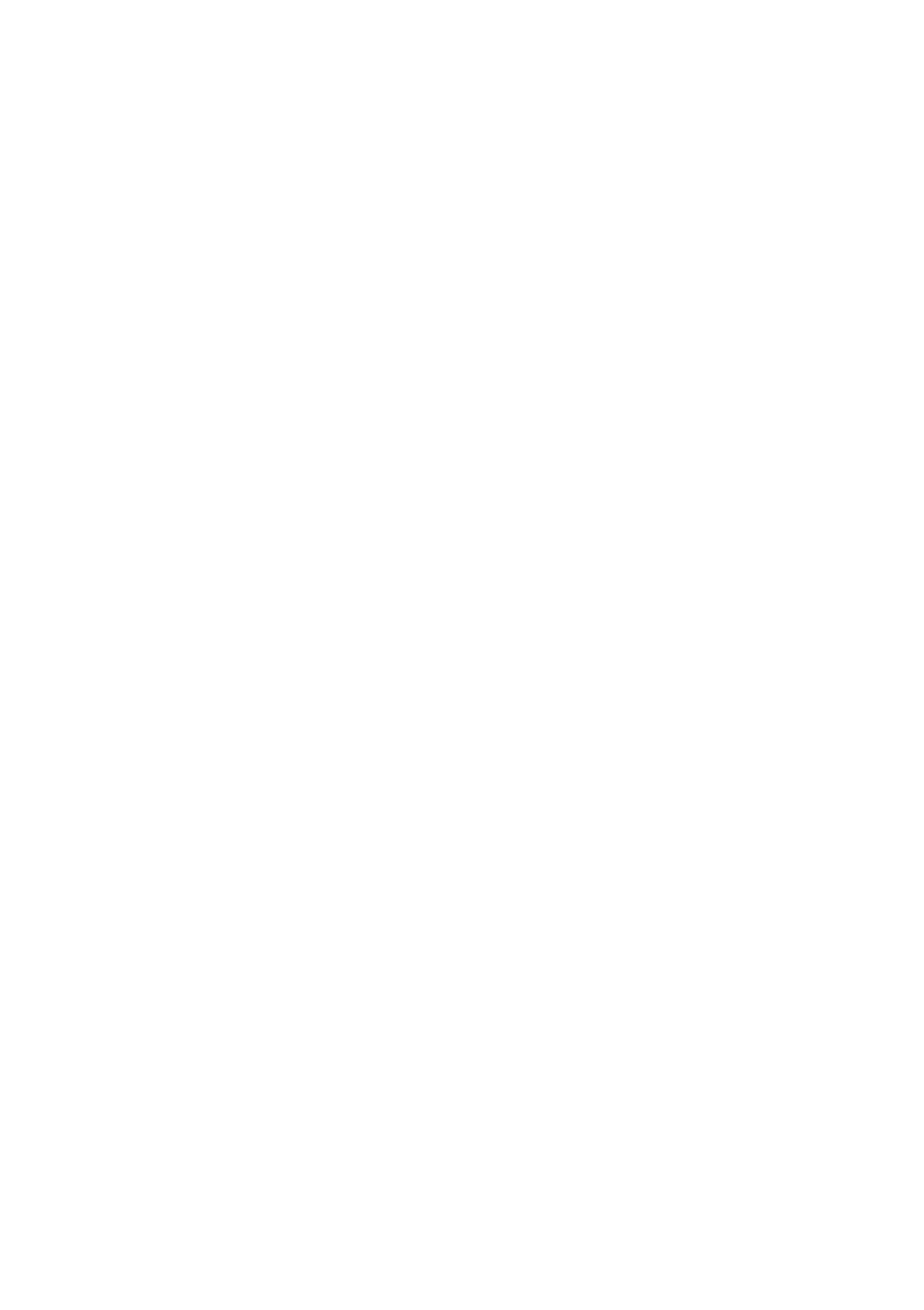# MS AND YOUR BLADDER & Bowel

PART<sub>1</sub>

Bladder problems in MS

PART<sub>2</sub>

Bowel Problems In MS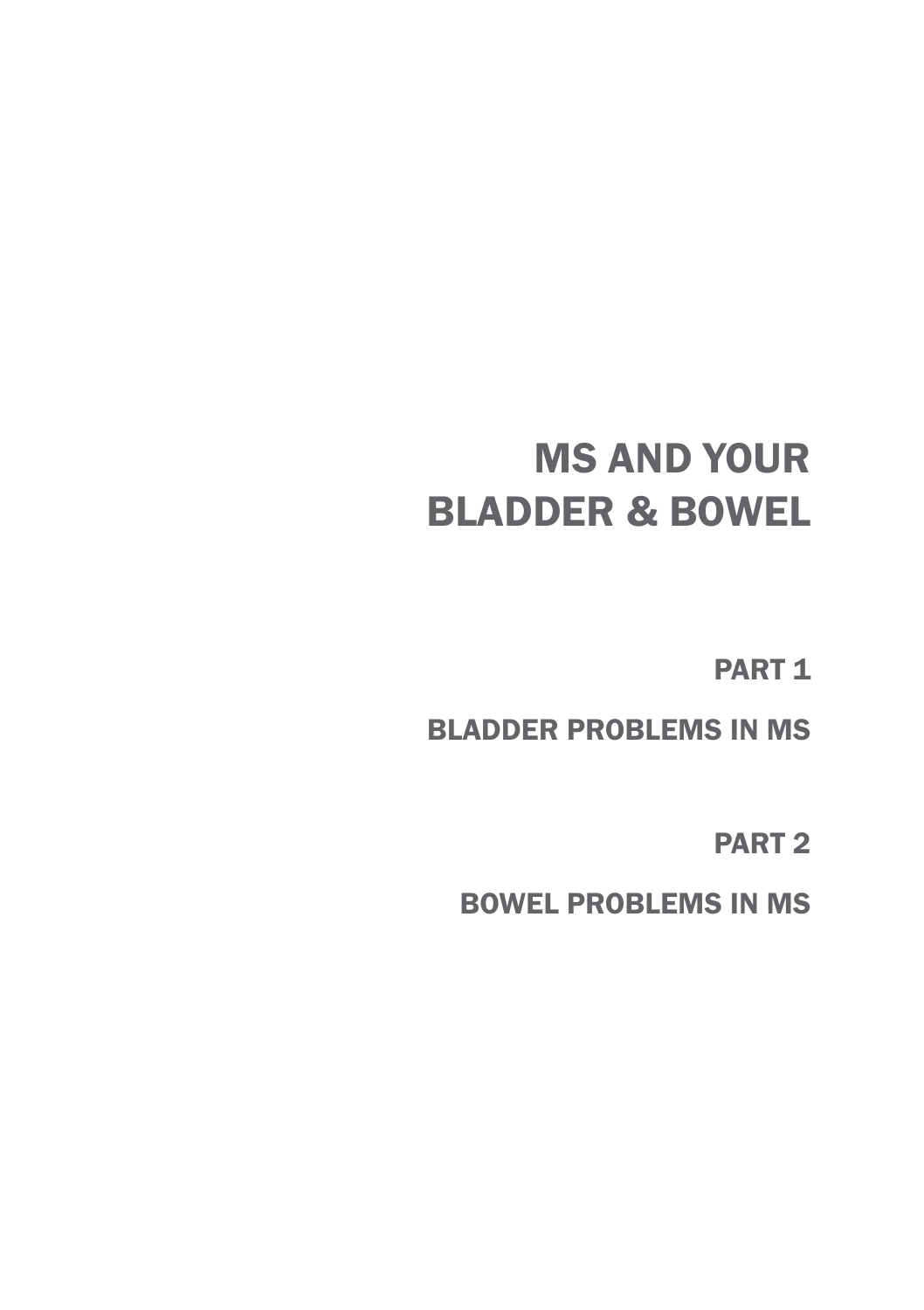AUTHOR

Adapted from the older editions: *Multiple Sclerosis and Your Bladder*, prepared by Nancy Holland from the National MS Society of America and *Understanding Bowel Problems in MS* by the same author.

#### Acknowledgements

Our thanks to the MSSNZ Information Series Review Team and the UK MS Society .

*MS and Your Bladder & Bowel: First edition* published in 2007 by the Multiple Sclerosis Society of NZ with the support of the James Searle Say Foundation.

Multiple Sclerosis Society of New Zealand Incorporated PO Box 2627 Wellington 6140 NEW ZEALAND

Phone 0800 MS LINE or 0800 675 463 or 64 4 499 4677

Email info@msnz.org.nz

Website www.msnz.org.nz

*© Multiple Sclerosis Society of NZ Inc 2007*

ISSN: 1176-4473

ISBN: 978-0-908982-12-7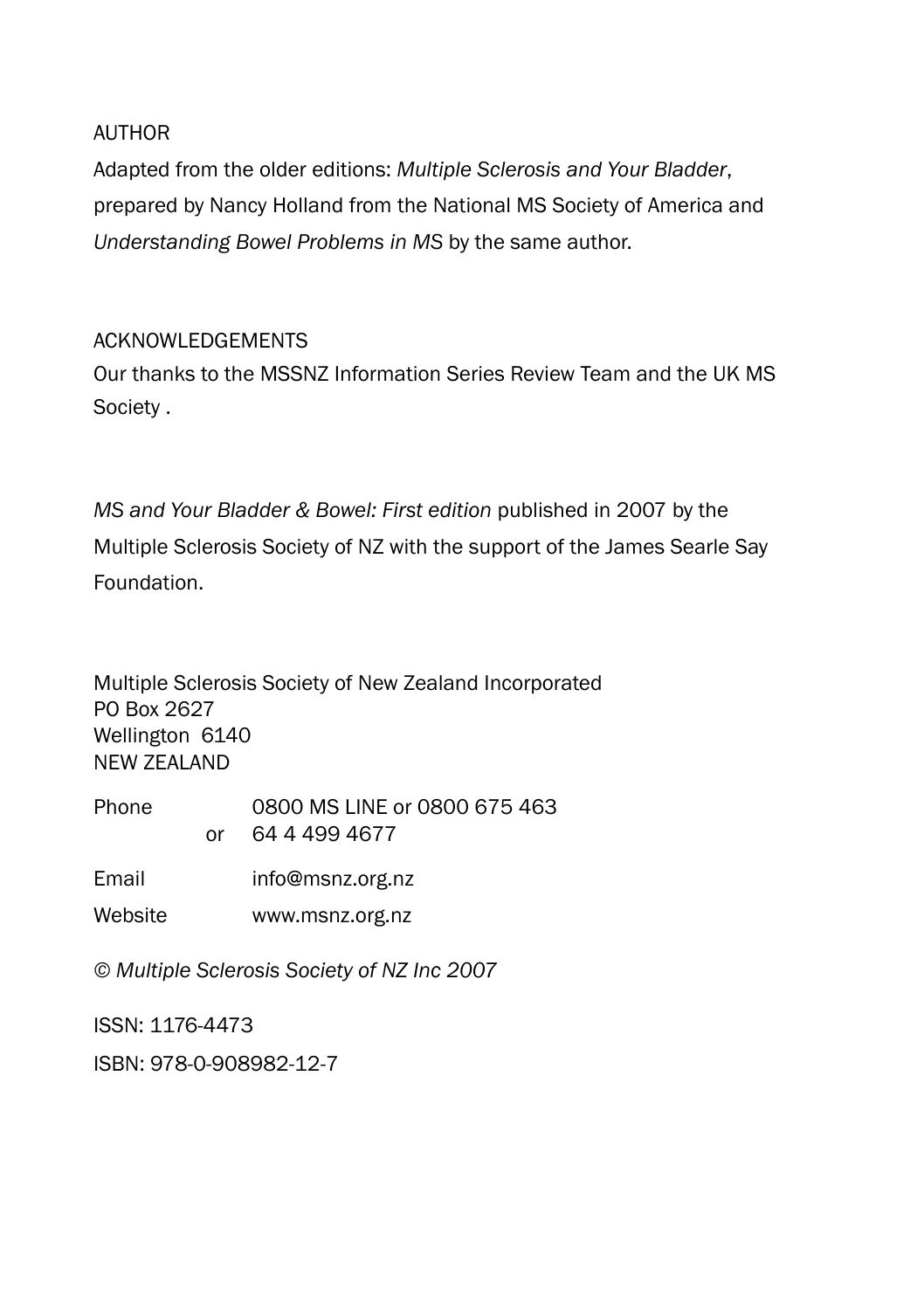# INTRODUCTION

Multiple Sclerosis can affect both the bladder and the bowel's ability to function effectively.

Damage to nerve pathways in the brain or spinal cord in MS interferes with the signals from the bowel or bladder to the brain indicating the need to go to the toilet and/or the responding signals from the brain to the bowel or bladder to maintain normal functioning.

The first section of this booklet explains bladder dysfunction caused by MS and describes the range of solutions available.

The second part sets out to clarify the common bowel problems associated with MS, the range of solutions available and how these problems can be better managed in day to day life.

Many people are often too embarrassed to seek help over losing control of their bodily functions, but with a little forward planning, expert medical advice and input, plus good management techniques, these problems can be brought under control.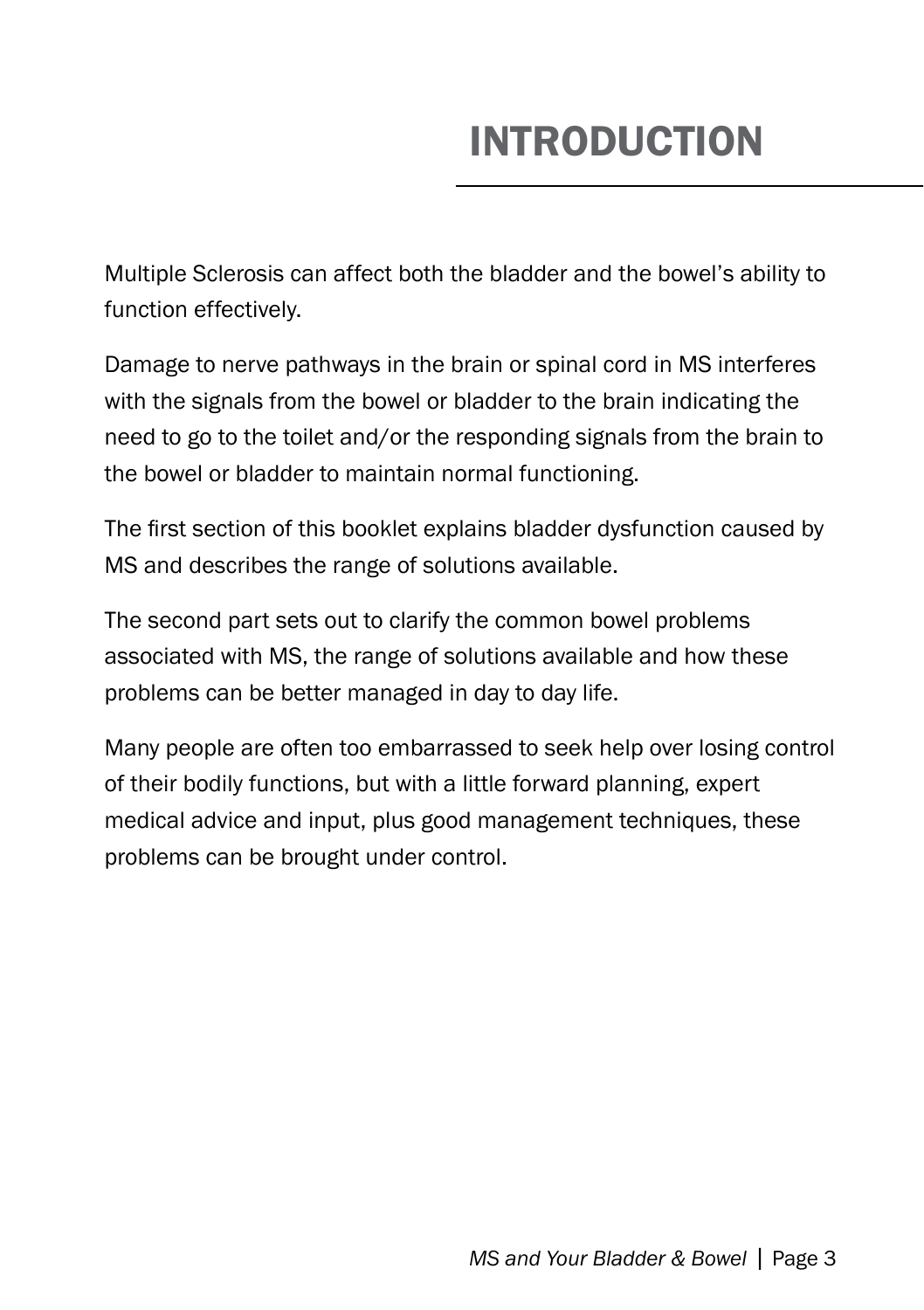# **CONTENTS**

### PART I : BLADDER PROBLEMS IN MS

| The urinary system: what it is; how it works $-$ - - - - - - - - - - - - - 5 |   |
|------------------------------------------------------------------------------|---|
|                                                                              | 6 |
| Failure to store urine                                                       |   |
| Failure to empty the bladder                                                 |   |
|                                                                              |   |
| Continence products                                                          |   |
| Medication                                                                   |   |
| <b>Bladder function tests</b>                                                |   |
| <b>Fluids and diet</b>                                                       |   |
| Pelvic floor muscle exercises                                                |   |
| <b>Bladder drill</b>                                                         |   |
| <b>Bladder massage</b>                                                       |   |
| Catheterisation                                                              |   |
| Complementary therapies                                                      |   |
| Common questions about bladder management $- - - - - - - - - 17$             |   |
|                                                                              |   |
| <b>PART 2 : BOWEL PROBLEMS IN MS</b> ---------- <sup>20</sup>                |   |
| Sources of support & information $2 - 2 - 2 - 2 - 2 - 2 - 2 - 2 - 35$        |   |
|                                                                              |   |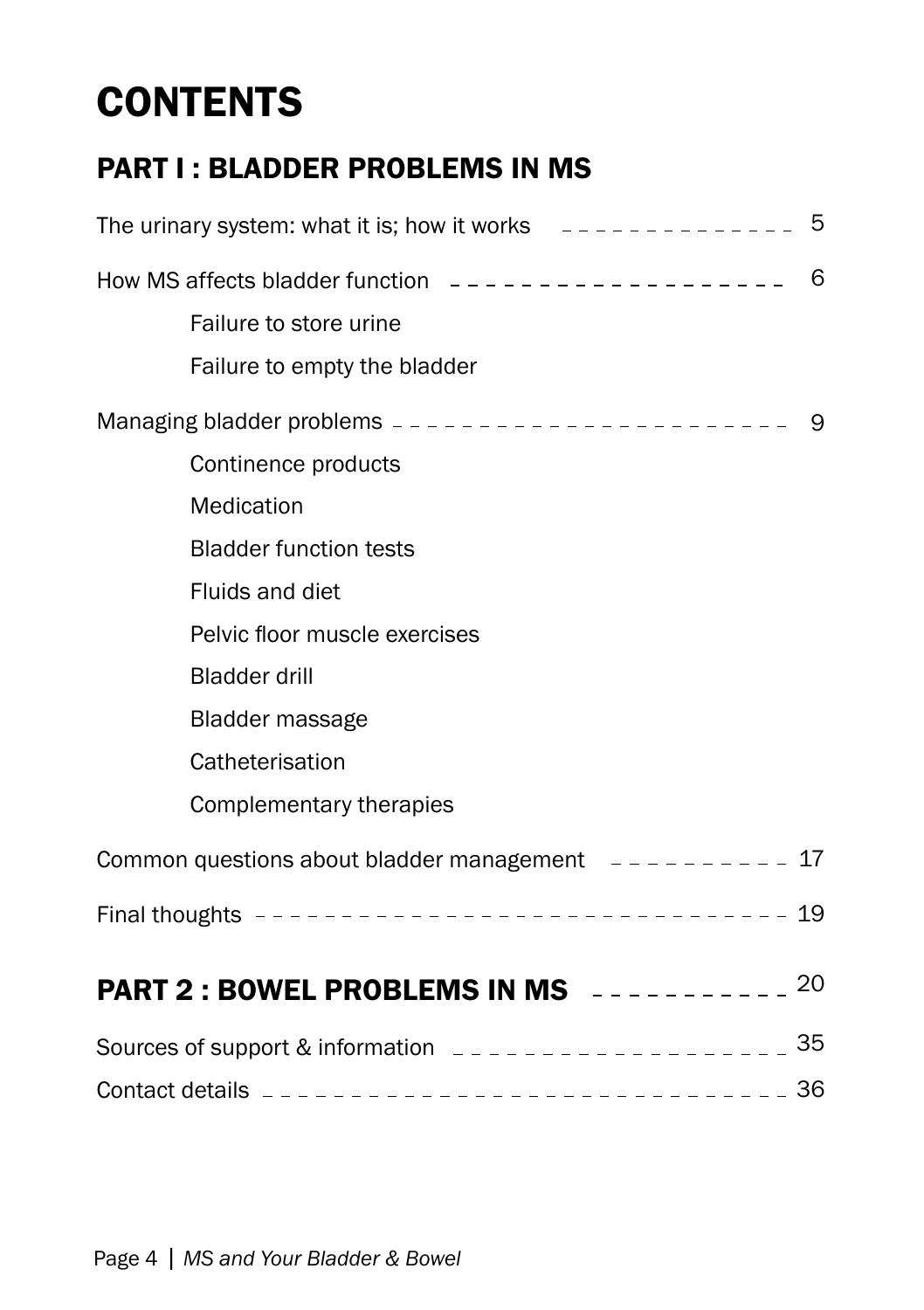# THE URINARY SYSTEM: what it is, How it works

The diagram shows the urinary tract. Urine is formed in the kidneys from a combination of excess fluid and impurities from the blood stream. Urine flows from the kidneys through the ureters to the bladder where it is stored before being released through the urethra.



The bladder is a muscular bag. This slowly expands as urine collects, similar to the way a balloon expands as air is blown into it. The muscular part of the bladder is called the detrusor. At the opening of the bladder, where it meets the urethra, there is a muscle called the sphincter that remains contracted and closed between times of urination.

The bladder and sphincter are

normally under voluntary control, which means a person can control when they urinate. The bladder has a capacity of about 500mls before the urge to urinate is felt.

The brain controls urination. Although the process is not clearly understood, the brain sends nerve impulses down the bottom of the spinal cord to the detrusor and sphincter.

These impulses synchronise the contraction of the bladder and opening of the sphincter to ensure the urine proceeds in a coordinated way into the urethra.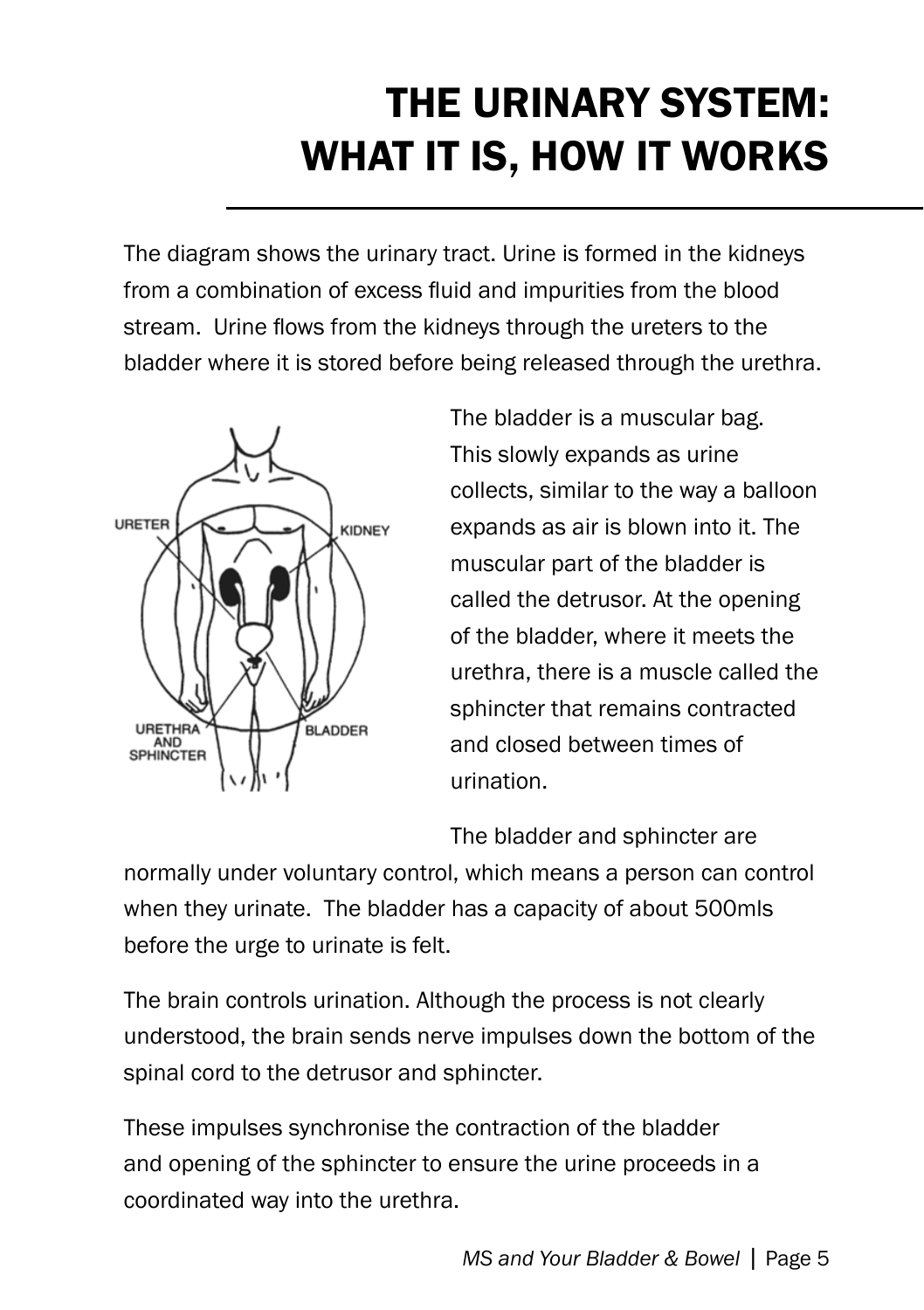# HOW MS AFFECTS BLADDER FUNCTION

Multiple Sclerosis can cause damage to the nerve pathways that control the urinary system. This can affect the bladder's ability to store urine, or the ability to empty itself of urine. In some cases these problems can occur at the same time.

### Failure to store urine

Sometimes the mix up in messages from the nerve pathways mean the bladder detrusor muscle (see previous section) is overactive contracting the bladder when only small amounts of urine are present.

This type of bladder dysfunction can cause:

- $\supset$  Urinary urgency—a strong sensation that urination is imminent and cannot be postponed;
- $\supset$  Urinary frequency— the need to urinate more frequently than every three or four hours;
- $\supset$  Incontinence—involuntary discharge of urine; and/or
- **→** Nocturia—having the need to urinate one or more times during the night.

#### Management

The idea is to relax the bladder detrusor muscle so that a normal amount of urine may accumulate before the urge to urinate is felt. This can be achieved by medication (see page 9).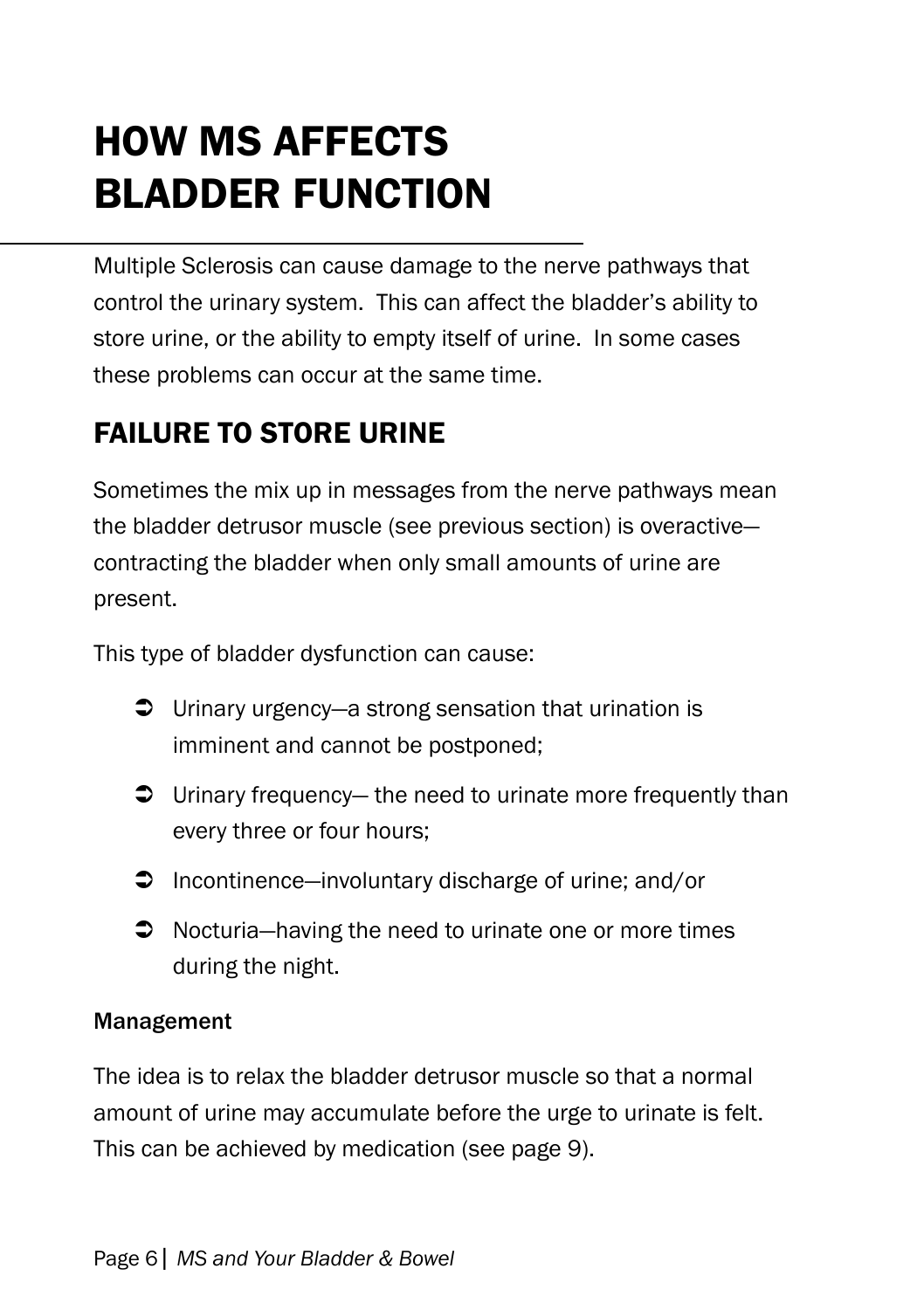### Failure to empty the bladder

Difficulty emptying the bladder usually occurs because the sphincter is spastic, meaning it is unable to relax easily and the bladder cannot complete its discharge into the urethra.

As there is less pressure on the sphincter to relax, the bladder retains urine instead of discharging it. Conversely, the weakened detrusor may no longer be able to apply enough pressure to push the urine through the sphincter.

Problems with the sphincter and detrusor allowing the bladder to empty can cause:

- Urinary hesitancy—difficulty in starting a flow of urine;
- **◯** Overflow incontinence—loss of urinary control due to a very full bladder ('dribbling' or 'leaking');
- $\supset$  Sensation of incomplete emptying—feeling that some urine remains in the bladder after urinating; and/or
- Lost sensation—no awareness of urine being retained.

### COMPLICATIONS

Urine can 'back up' in both the kidney and the urinary tract. This built-up urine can crystalise into stones, or provide a breeding ground for infection. These issues must be treated.

Symptoms of possible infection or stones include:

- $\supset$  Urgent or frequent urination;
- $\supset$  Burning or discomfort when urinating;
- $\Rightarrow$  A change in colour or odour of urine;
- $\supset$  Back, side and groin pain;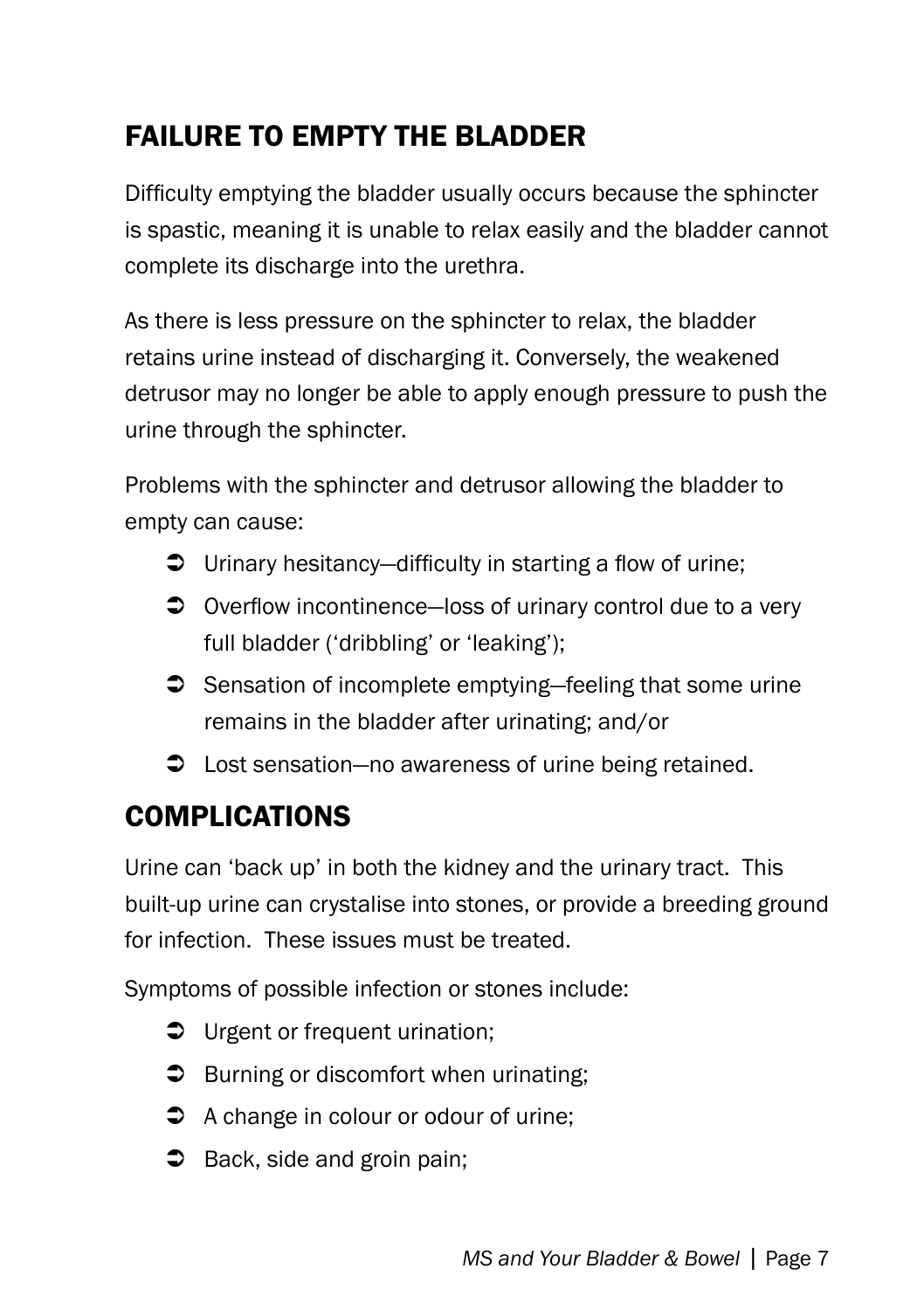- $\Rightarrow$  Fever;
- **→** Nausea and vomiting; and/or
- $\supset$  Blood in the urine.

There are some steps you can take to prevent infection:

- $\bullet$  Avoid holding urine for long periods of time:
- $\supset$  Empty your bladder frequently and completely;
- $\supset$  Drink plenty of fluids to keep the bladder flushed;
- $\supset$  Take extra Vitamin C (e.g. cranberry juice) to make the urine more acid and inhibit bacterial growth in the urinary tract; and
- $\supset$  Women should avoid wearing synthetic fibre underwear, as this tends to trap moisture and improve conditions for bacterial growth.

Urinary tract infections are treated with antibacterial solutions available from pharmacists, but serious infections require antibiotic treatment from a GP.

The chances of developing stones can be decreased through changes to food and liquid intake. Kidney and bladder stones predispose to infections and may need surgical treatment.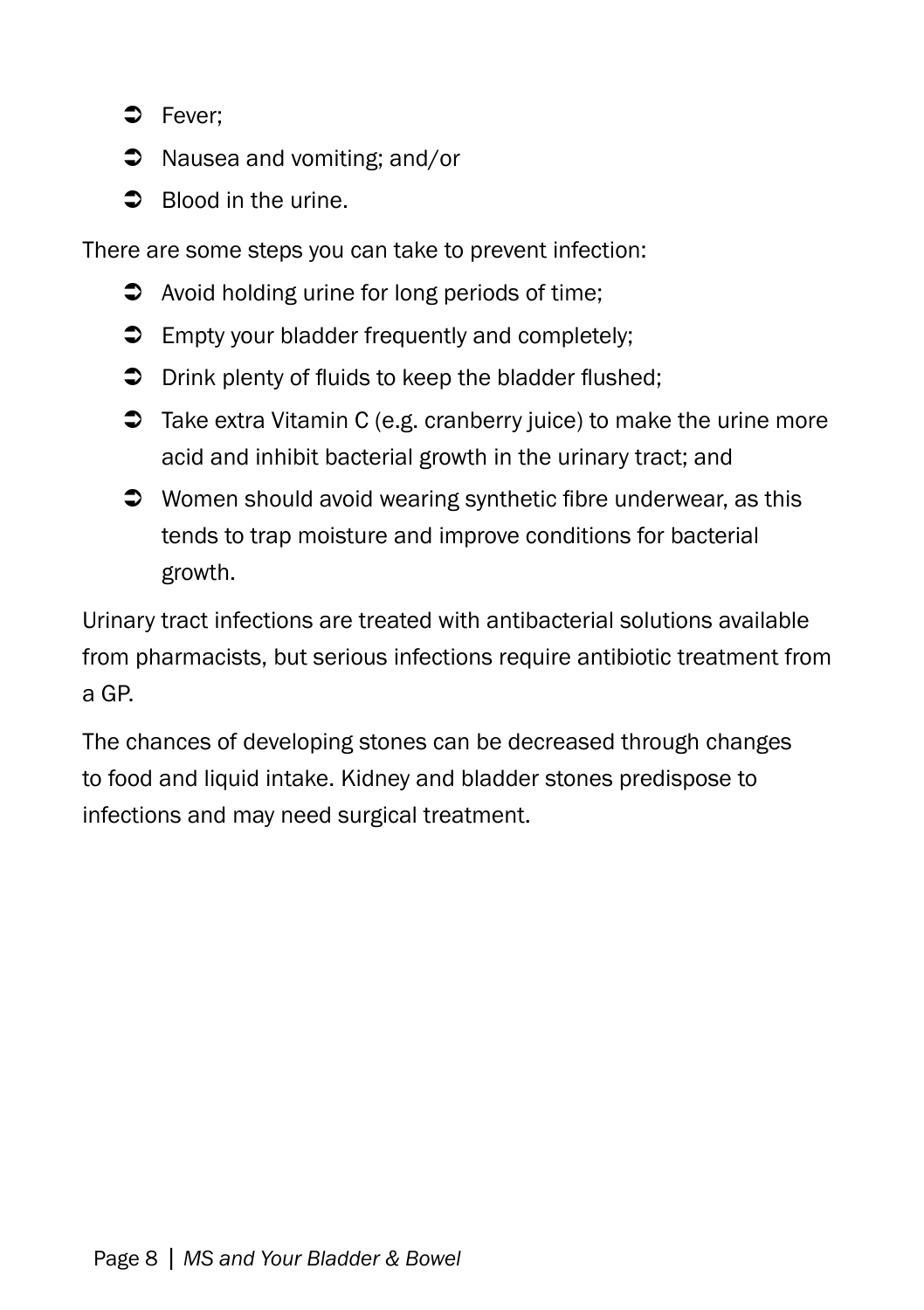# MANAGing BLADDER problems

These solutions may require the input of a continence advisor, to whom your GP can provide a referral. Alternatively, the urology department of the local hospital can provide information on specialists in your area.

# Continence Products

Besides medication (discussed below) and catheters (see page 13), there are a wide range of products and appliances available to assist with managing bladder problems. These are constantly being redesigned and re-evaluated by the manufacturers. Some products are available on prescription and some you have to buy.

The best resource for products, availability and funding is Enable New Zealand. Alternatively, an MS Field Worker will be able to provide oneon-one advice that reflects your situation (see Sources of Support and Information on page 35).

For men, a condom urinal may be a more suitable alternative to an indwelling catheter. A continence advisor can provide you the best advice here.

### **MEDICATION**

#### **Antibiotics**

Those most commonly used to clear infections are norfloxacin, trimethoprim and nitrofurantoin. At times, long term treatment may be given to prevent infections, but that may cause complications.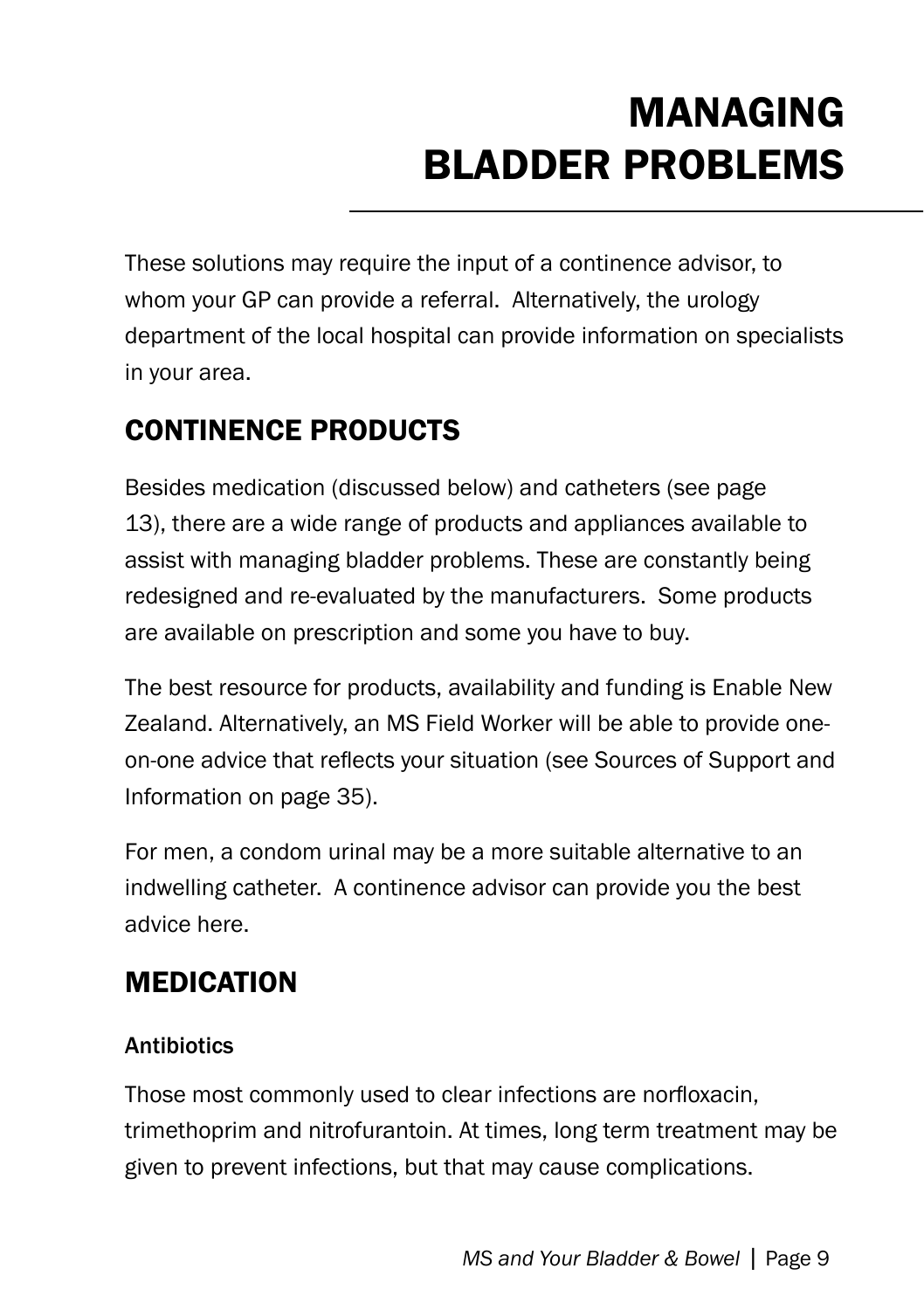#### Anti-spasmodics

These are used to reduce contractions of the main bladder muscle, oxybutinin (Ditropan) is most commonly-used. Tricyclic antidepressants such as amitriptyline and nortriptyline are mainly used in MS to relieve pain, but also reduce bladder muscle spasms.

Terazocin (Hytrin) relaxes the involuntary muscle controlling urine outflow from the bladder. It is usually used in men with an enlarged prostate (benign prostatic hyperplasia or BPH) causing difficulty urinating (hesitation, dribbling and weak stream with incomplete bladder emptying) and may be used for similar symptoms in MS. It may also be used to treat high blood pressure.

#### Reduction of kidney urine production

Desmopressin (Minirin ) is a synthetic form of a hormone which works on the kidneys to reduce urine volume. It is given as a nasal spray and used mainly at night.

# bladder function Tests

Tests of bladder function may include one or more of the following:

- **◯** Urinalysis to see if infection is present.
- $\supset$  Post-void residual urine, where a person urinates normally, followed by catheterisation to determine how much urine has remained in the bladder. This is the simplest test to determine bladder function.
- $\supset$  Intravenous urogram OW or IVP) where an x ray is taken of the entire urinary system that provides information about the kidneys as well as the bladder.
- Ultrasound scan and/or CT urogram to image the different parts of the urinary tract.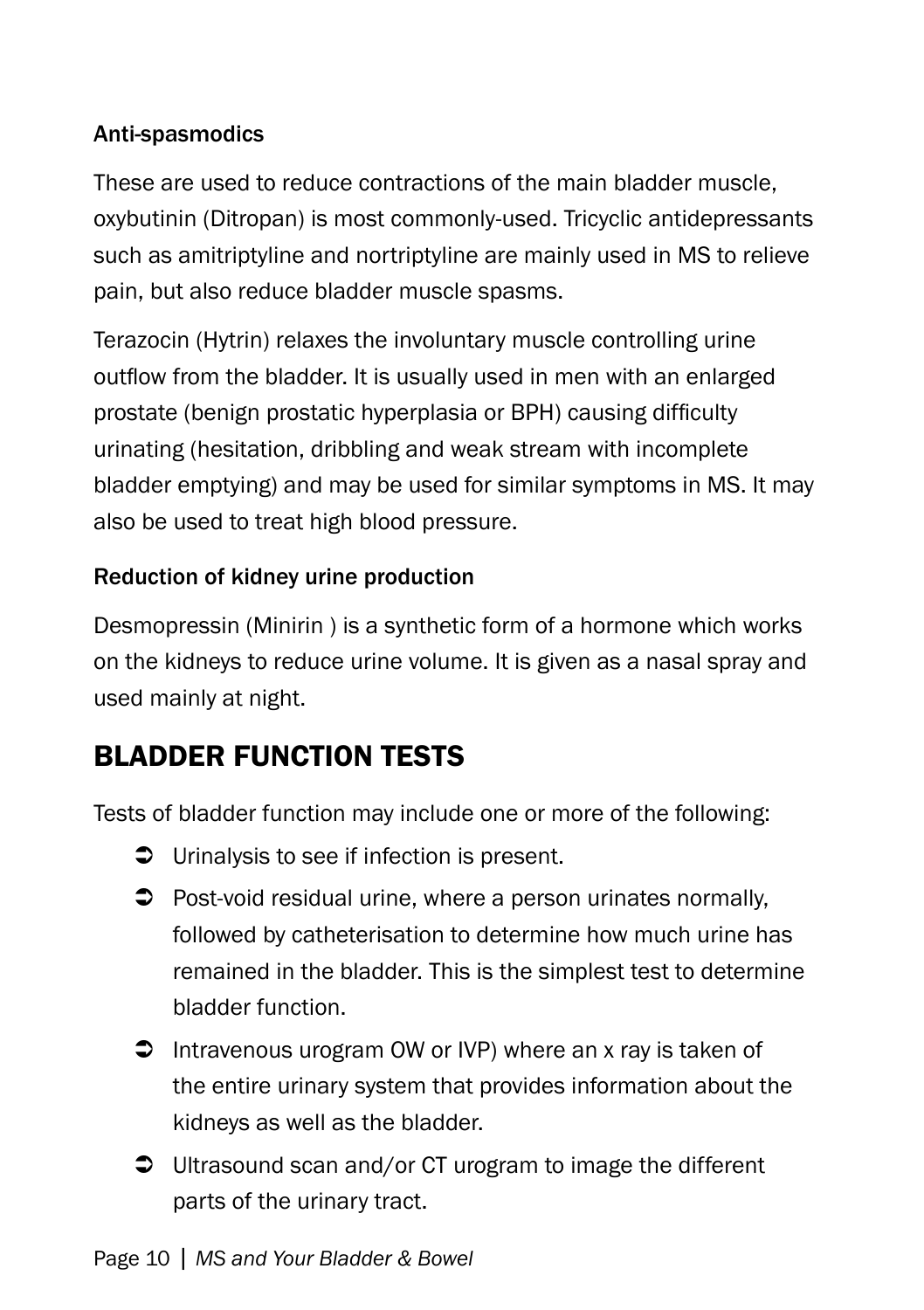Urodynamic studies under the direction of a Urologist to determine the storage capacity of the bladder and how it functions as it is progressively filled through a urethral catheter.

# Fluids and diet

It is tempting to cut down on the amount you drink so that you will need to use the toilet less often, but please don't do this.

A low fluid intake can lead to:

- $\bullet$  Urine infections
- Stone formation
- **◯** Constipation
- $\supset$  Further bladder problems

Concentrated urine can also aggravate the bladder, causing people to urinate more frequently.

It is important to drink at least eight glasses of water a day. Some people find it helps to drink more during the day and less in the evening, to reduce the urge 'to go' in the night.

It may be helpful to reduce tea and coffee as these are diuretics (substances that make you pass urine more frequently) but you will need to find an alternative.

Alcohol increases the amount of urine formed, so drink in moderation.

It's essential to maintain a balanced diet to ensure proper bowel function. Constipation can interfere with bladder function by:

 $\bullet$  Creating pressure on urethra, causing an obstruction.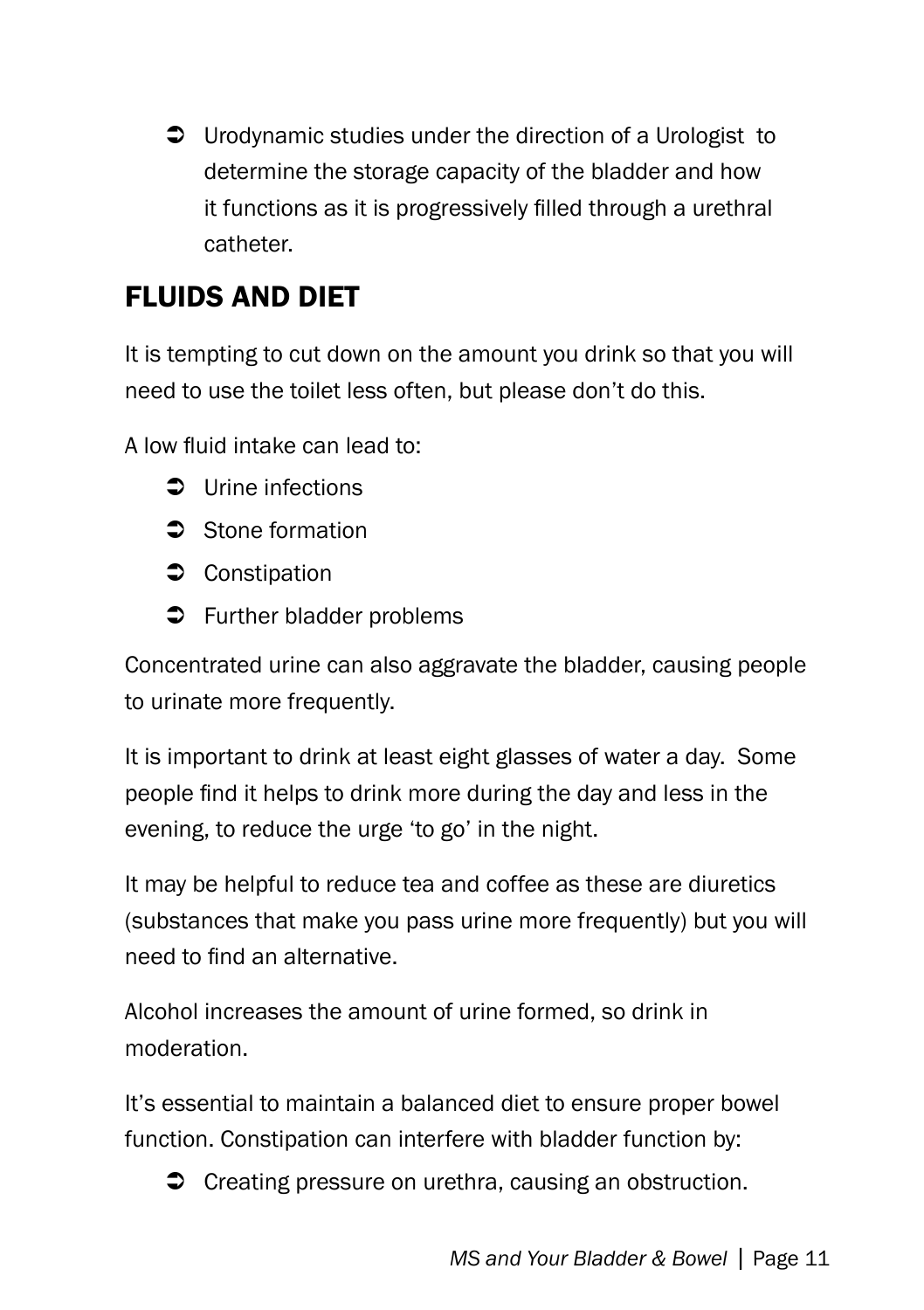- $\supset$  Pressing on the bladder, aggravating the bladder muscle and causing urgency.
- $\supset$  Stretching the pelvic floor muscles
- $\supset$  Distorting the angle of the bladder neck.

A balanced diet should include plenty of fresh fruit, vegetables and fibre as well as plenty of fluid. An MS Field Worker or a registered dietician can all provide information on MS and diet.

# Pelvic Floor Muscle Exercises

Simple exercises to strengthen the muscles that support your bladder are useful if you experience stress incontinence. Actions such as laughing or sneezing create pressure on weak bladder neck muscles. This causes urine to leak out.

Exercises will not cure your bladder symptoms, but should strengthen your pelvic floor muscles and give you more control and time to reach a toilet.

Identify the muscles of the pelvic floor by stopping the flow of urine, then restart it. The muscles you use are your pelvic floor muscles. Tighten the muscles while counting slowly to four, then release them.

Do this four times every hour. Do it anywhere—sitting or standing, waiting for the bus—there is no need to set aside a special time.

After several weeks you will probably feel stronger control.

# Bladder Drill

It may be worth trying some exercises to 'retrain' your bladder. If you have a storage dysfunction and are passing urine frequently: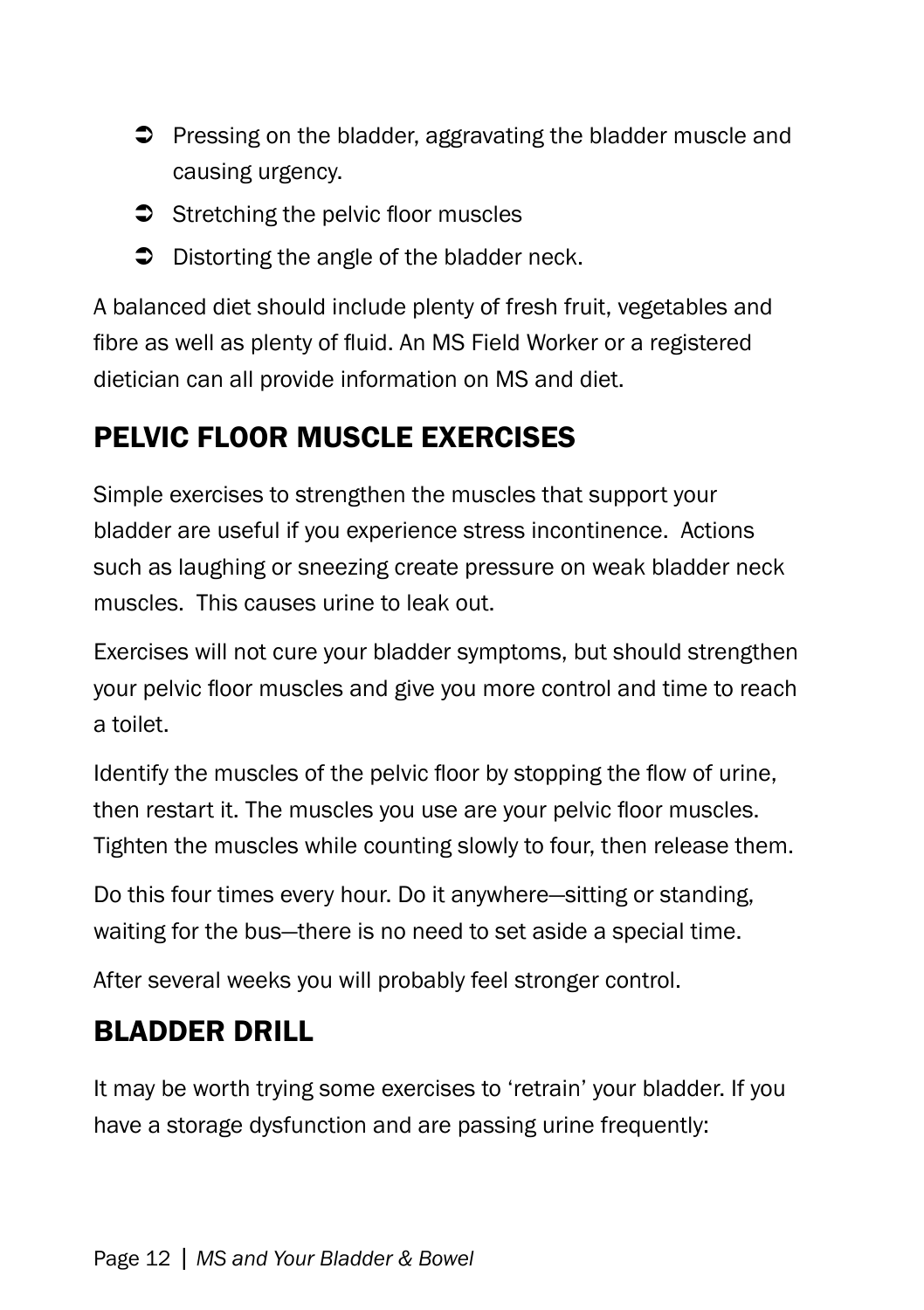- $\supset$  When you feel the urge to go, tighten your pelvic floor muscles.
- $\supset$  Hold on for five minutes—use a distraction if necessary.
- $\supset$  Increase the holding on time gradually.
- $\supset$  If you have an emptying dysfunction, use the clock and go at regular intervals, say two hours, even if you don't have to.

This will make sure you empty your bladder before it empties voluntarily.

#### Bladder massage

This is a commonly used technique that facilitates more complete bladder emptying. After as much urine has been emptied as possible, lean forward and apply pressure in a downward movement to the lower abdomen with both hands. It is necessary for men and women to sit firmly on the toilet seat to use this technique.

### **CATHETERISATION**

#### Intermittent Self-catheterisation

A thin tube is inserted into the urethra to drain the urine from the bladder. Although it sounds somewhat invasive, it is actually safe, effective, painless and easy to perform.

Most people are advised to self-catheterise two or three times a day and perhaps before going to bed. Apart from the catheter itself, no other special equipment is needed and the bladder can be emptied as per usual in any toilet.

Poor hand function, tremor and leg spasms can make this method more difficult, although poor eyesight does not prevent people from administering the system.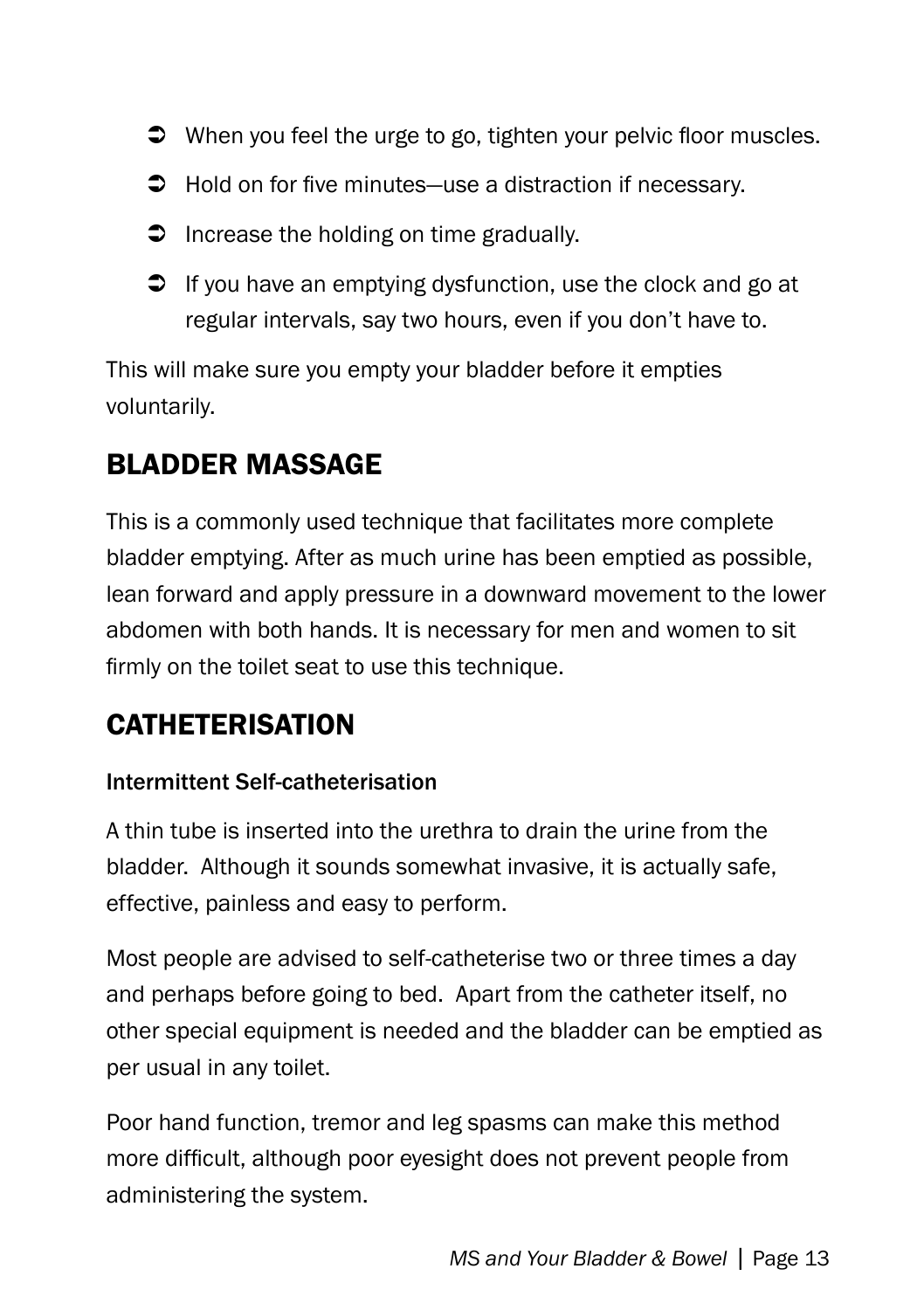Self catheterisation can help to:

- $\supset$  Prevent infections of the urinary system, by regularly eliminating residual urine.
- $\bullet$  Avoid bladder stretching, caused by over filling.
- $\supset$  Prevent kidney damage, caused by urine reflux towards the kidneys.

Provided the catheter tubes are kept clean and standard hygiene practices are followed there is very little chance of infection.

After a period of self-catheterisation, the tone of the bladder muscles may improve, eliminating the need for this management technique.

#### Permanent or 'Indwelling Catheters'

An indwelling catheter is a small tube that is passed into the bladder, most commonly through the urethra but sometimes through the abdomen. It is attached to a disposable bag that collects the urine. The tube and bag can be neatly strapped to the leg and worn discreetly under clothing.

Because the catheter is permanent, this increases the chances of infections and stones, thus it is not recommended for day-to-day bladder management. However, an indwelling catheter may be preferable when:

- $\supset$  There are no available toilets, or using them is not possible;
- **Persistent bladder problems occur;**
- $\supset$  The bladder has been excessively stretched by fluid retention and needs a few weeks' break to recover;
- **→** A person who cannot perform intermittent catheterisation on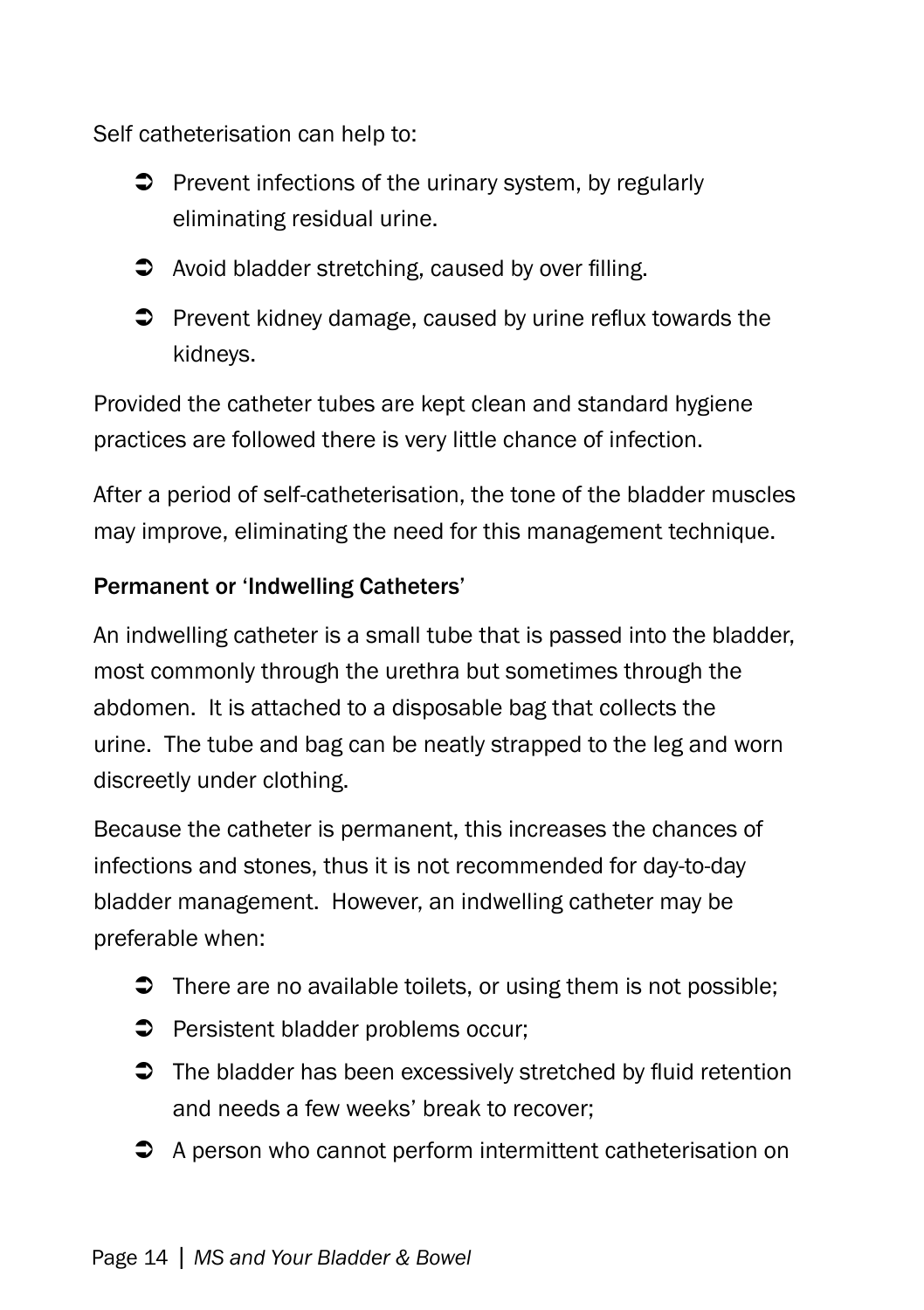themselves does not have access to a carer or continence nurse for several days;

- $\supset$  Pressure sores develop in the areas close to the urethra: and/or
- Recovering from surgery or labour.

As an indwelling catheter can provide bacteria with a direct route to your bladder, care must be taken to minimise the risk of infection. Fluid intake should be at least three litres a day to irrigate the bladder and reduce this risk.

#### Suprapubic Catheter

A suprapubic catheter is a tube that is inserted through the abdominal wall into the bladder to drain urine into a bag. The bag has a tap and can be emptied into the toilet.

Suprapubic catheters are used as an alternative to urethral catheterisation, especially after trauma or surgery and to:

- $\supset$  Provide bladder drainage for people with spinal cord damage;
- $\supset$  Allow healing after certain types of surgery; and/or
- $\supset$  Make sexual intercourse easier, as the catheter is not placed into the genitals.

A minor surgical procedure is required to insert this catheter.

As with other types of catheters, care must be taken with the equipment. The catheter, tubing and drainage bag must be kept as clean as possible and hygienic practices followed when handling the equipment. A continence advisor will help with proper management.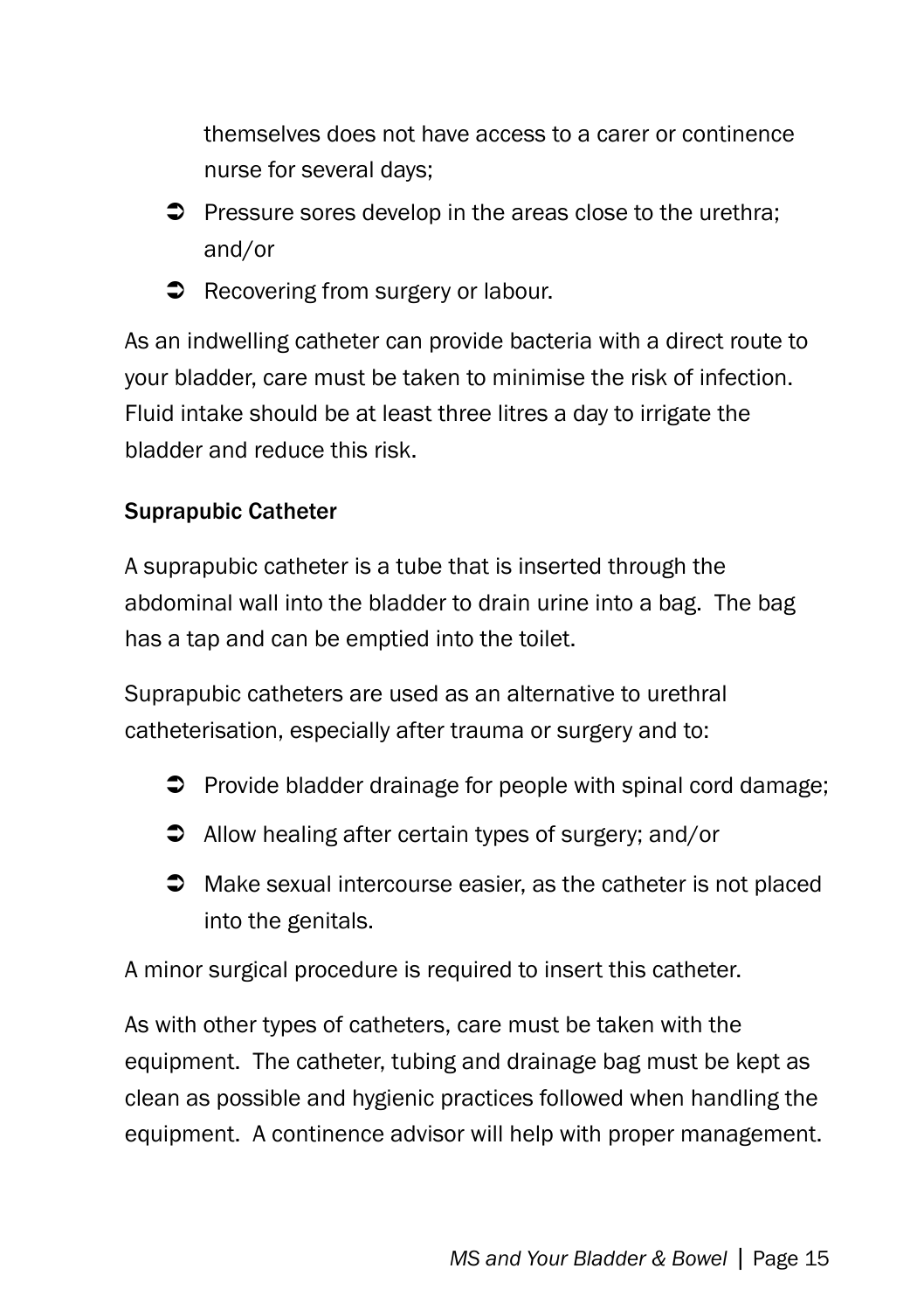### Complementary therapies

There has been very little research carried out on the use of these therapies in dealing with bladder problems and, at the time of writing this booklet, virtually none that is specific to MS.

However, some people have had good experiences and report success with a wide range of treatments.

These include hypnotherapy, acupuncture, homeopathy and reflexology. Other therapies have, in their turn, all helped people and may well be worth a try, particularly if more conventional therapies have failed.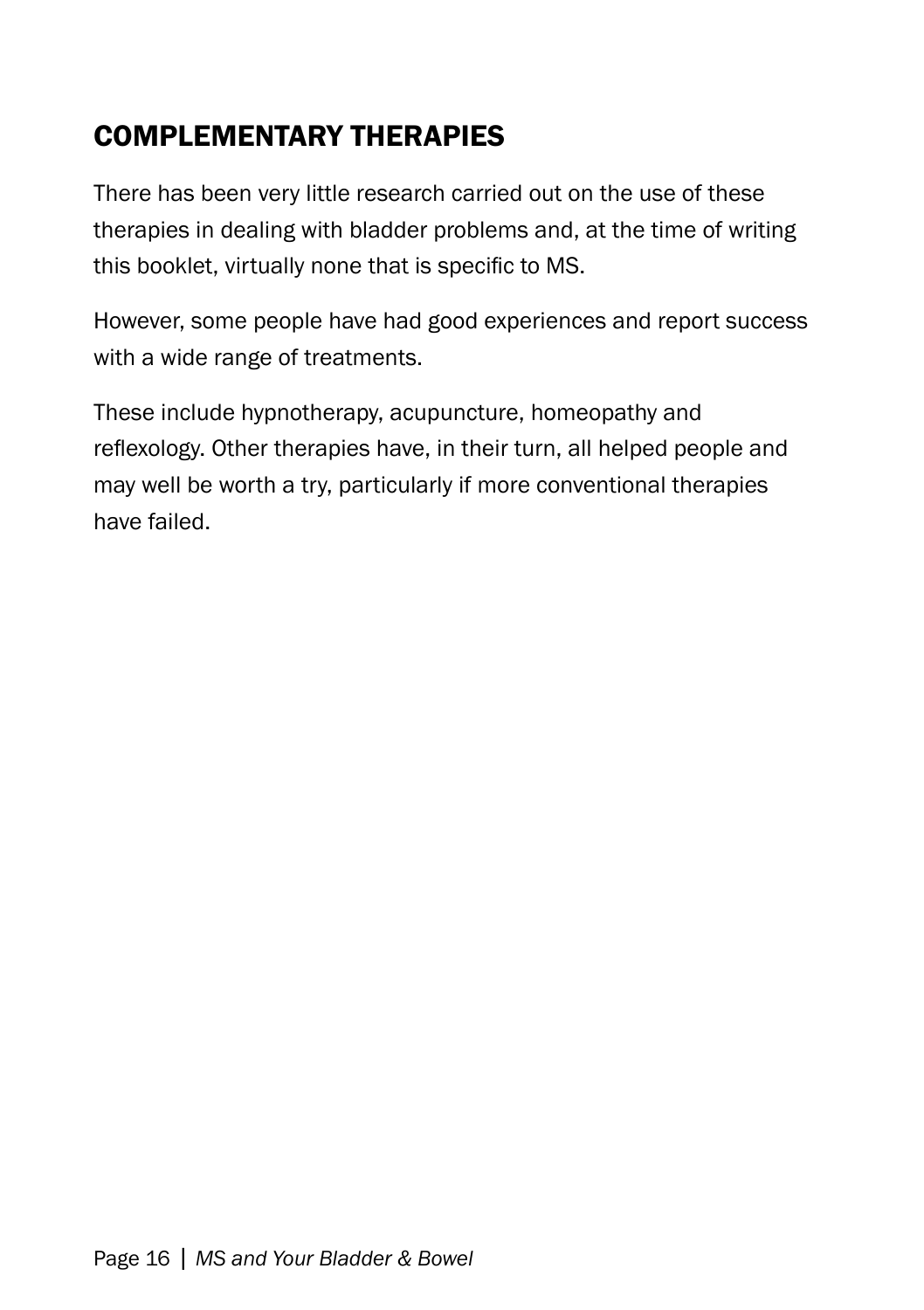# COMMON QUESTIONS ABOUT BLADDER MANAGEMENT

#### How do I manage at night?

Stay warm and dry when you are asleep, not only for comfort and a decent rest, but also to protect your skin and your bedding.

Many continence products, including indwelling catheters, have special night versions designed to cope with periods of rest. You could consider a commode in the bedroom for bedtime use and a water resistant mattress protector will prevent damage to the bed.

### How do I manage odour?

Any degree of incontinence can cause worries about smells, but the right advice from a continence advisor can allay these fears.

It is also important that your:

- $\supset$  Wet pads or clothing are removed as soon as possible ;
- $\supset$  Skin is kept clean and dry:
- $\supset$  Genital area is washed and dried thoroughly every day;
- $\supset$  Underwear and clothes are washed regularly;
- $\supset$  Tubing or drainage bag, if you have one, is kept sterile.

Use barrier cream to protect your skin from the irritants in urine.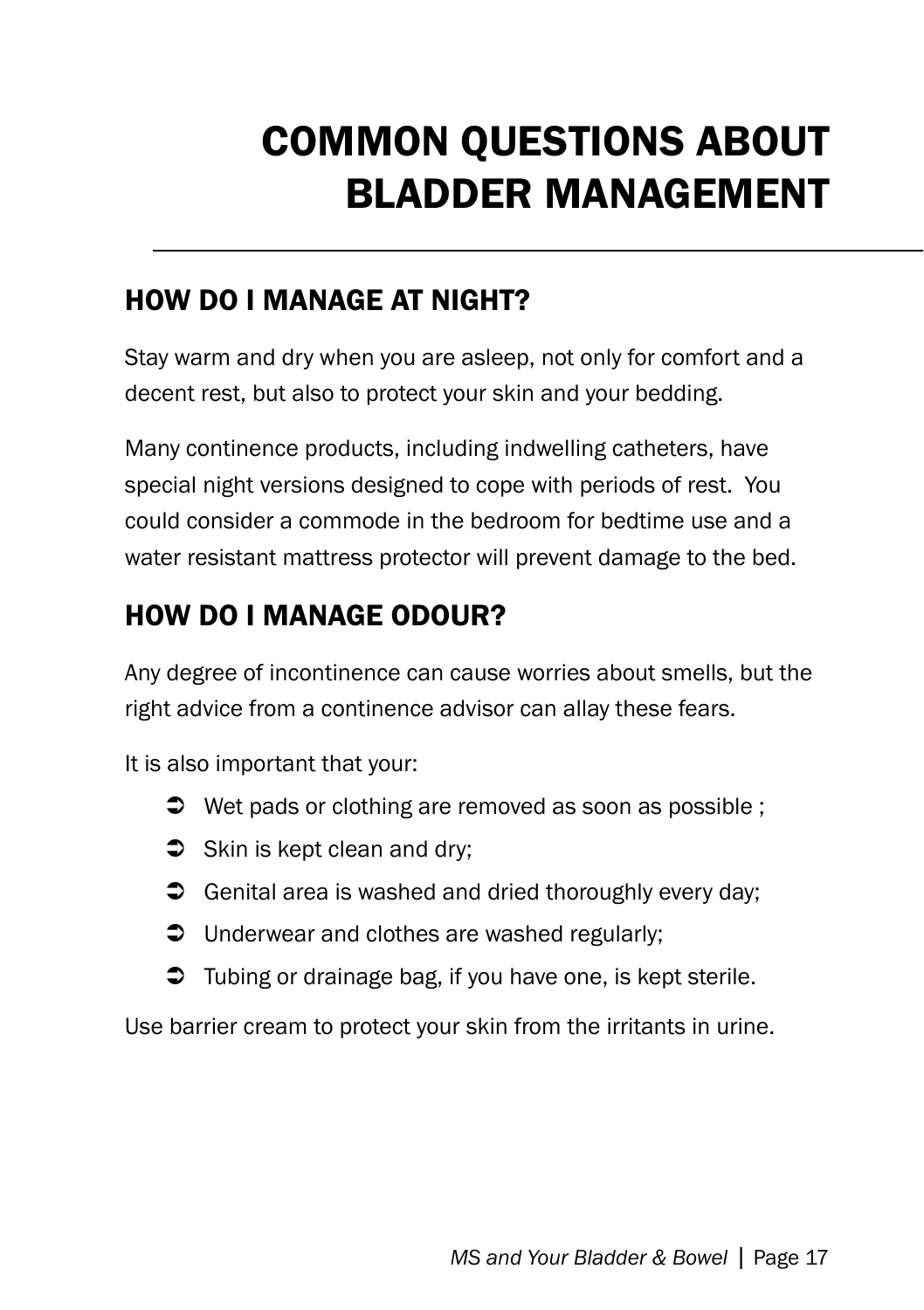### WHAT CAN I DO IF THIS IS AFFECTING MY SEXUAL **ACTIVITY?**

Most bladder issues can be managed effectively so that sexual ability and enjoyment is not compromised. It is important to seek advice from a continence advisor or sex therapist on this issue and your MS Field Worker may also have some solutions.

If you have a partner, it is crucial to discuss any worries with them so that mutual understanding can be achieved.

### How do I cope with menstruation and bladder symptoms?

Menstruation can be an extra issue for women experiencing bladder problems. Women who are able to use tampons should continue to do so and most incontinence pads can also provide effective sanitary protection. Alternatively, a sanitary pad can be added to the continence pad for extra protection. Of course, regular changing of sanitary products is essential for skincare and to prevent odour.

A continence advisor, or your MS Field Worker will be able to help with advice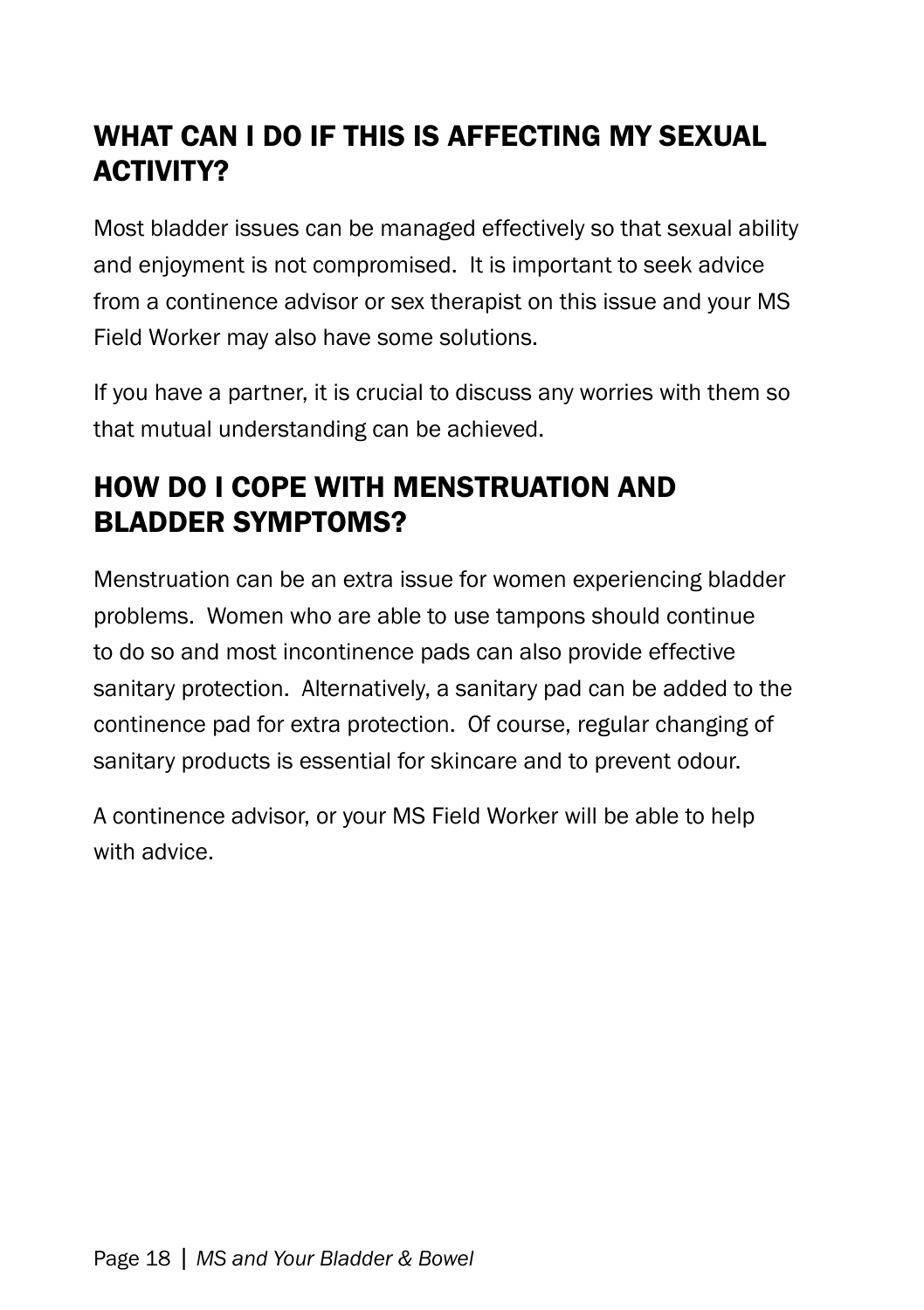# Final Thoughts

Your bladder can be affected in different ways by multiple sclerosis. It is estimated that more than 50 per cent of people with MS experience some bladder symptoms at some time.

While bladder symptoms vary from person to person (as with most MS symptoms), there are broadly three types of bladder dysfunction: failure to empty, failure to store and combined dysfunction.

You can overcome any embarrassment by seeking help.

Discuss your bladder symptoms with your GP or neurologist. You need the diagnosis before the correct management techniques can be started. S/he can refer you to a continence advisor or urologist for the help you need.

Your treatment could include bladder retraining, dietary changes, medication, using continence products or catheterisation. Urinary tract infections can largely be prevented, but if they do occur, they must be properly and promptly treated.

If you plan to change your routine (e.g. going on a trip), anticipate problems and plan ahead.

With good management, your bladder need not run your life.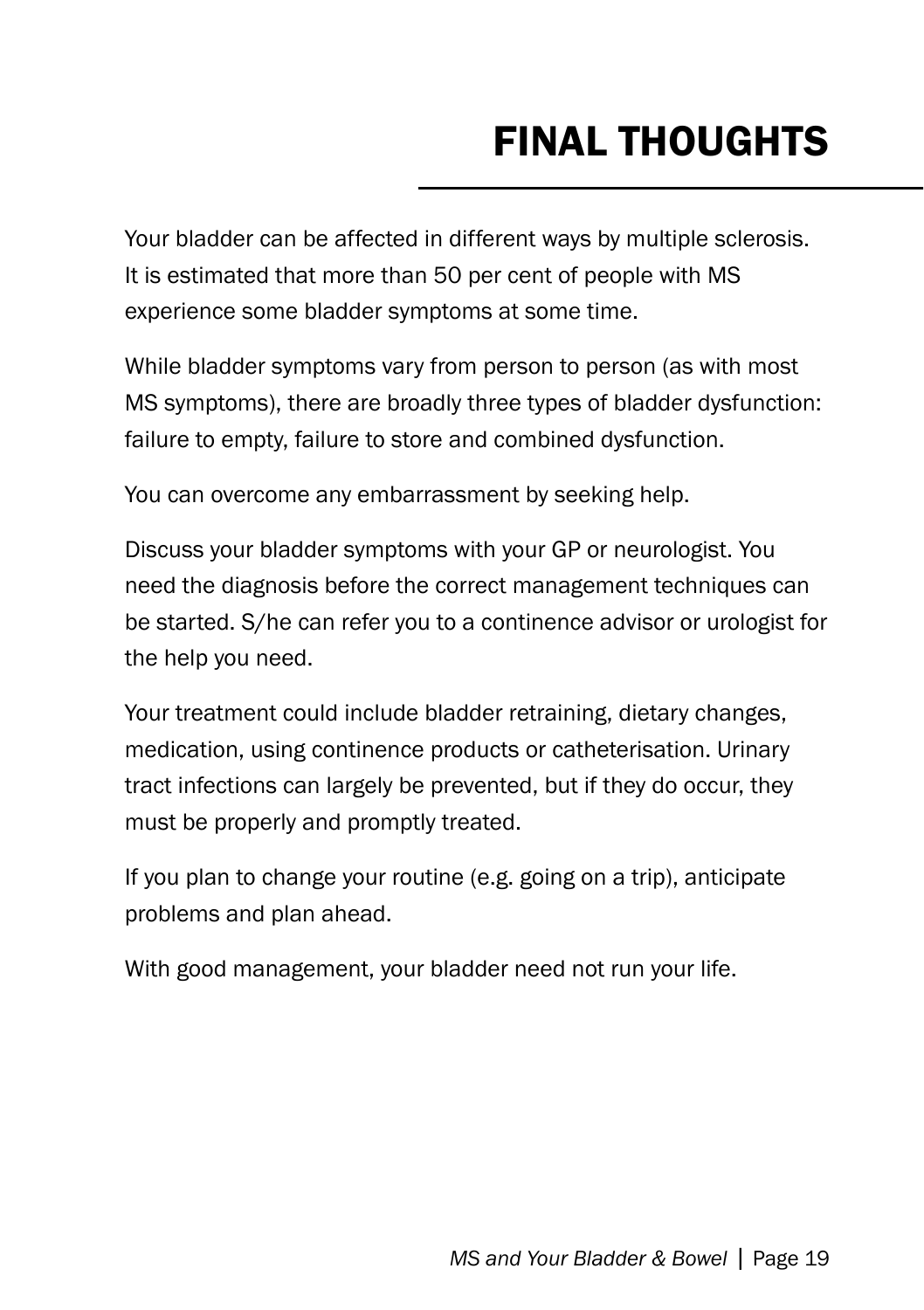# PART 2 Bowel Problems in MS

### **CONTENTS**

| Usual causes                                                                                                                                                                                                                                                                                       |  |
|----------------------------------------------------------------------------------------------------------------------------------------------------------------------------------------------------------------------------------------------------------------------------------------------------|--|
| Irritable Bowel Syndrome                                                                                                                                                                                                                                                                           |  |
| Constipation and MS                                                                                                                                                                                                                                                                                |  |
| Diarrhoea and MS                                                                                                                                                                                                                                                                                   |  |
| Incontinence                                                                                                                                                                                                                                                                                       |  |
| Faecal impaction                                                                                                                                                                                                                                                                                   |  |
| See your Doctor                                                                                                                                                                                                                                                                                    |  |
|                                                                                                                                                                                                                                                                                                    |  |
| If you need more help $\frac{1}{2}$ = $\frac{1}{2}$ = $\frac{1}{2}$ = $\frac{1}{2}$ = $\frac{1}{2}$ = $\frac{1}{2}$ = $\frac{1}{2}$ = $\frac{1}{2}$ = $\frac{1}{2}$ = $\frac{1}{2}$ = $\frac{1}{2}$ = $\frac{1}{2}$ = $\frac{1}{2}$ = $\frac{1}{2}$ = $\frac{1}{2}$ = $\frac{1}{2}$ = $\frac{1}{2$ |  |
|                                                                                                                                                                                                                                                                                                    |  |
|                                                                                                                                                                                                                                                                                                    |  |
|                                                                                                                                                                                                                                                                                                    |  |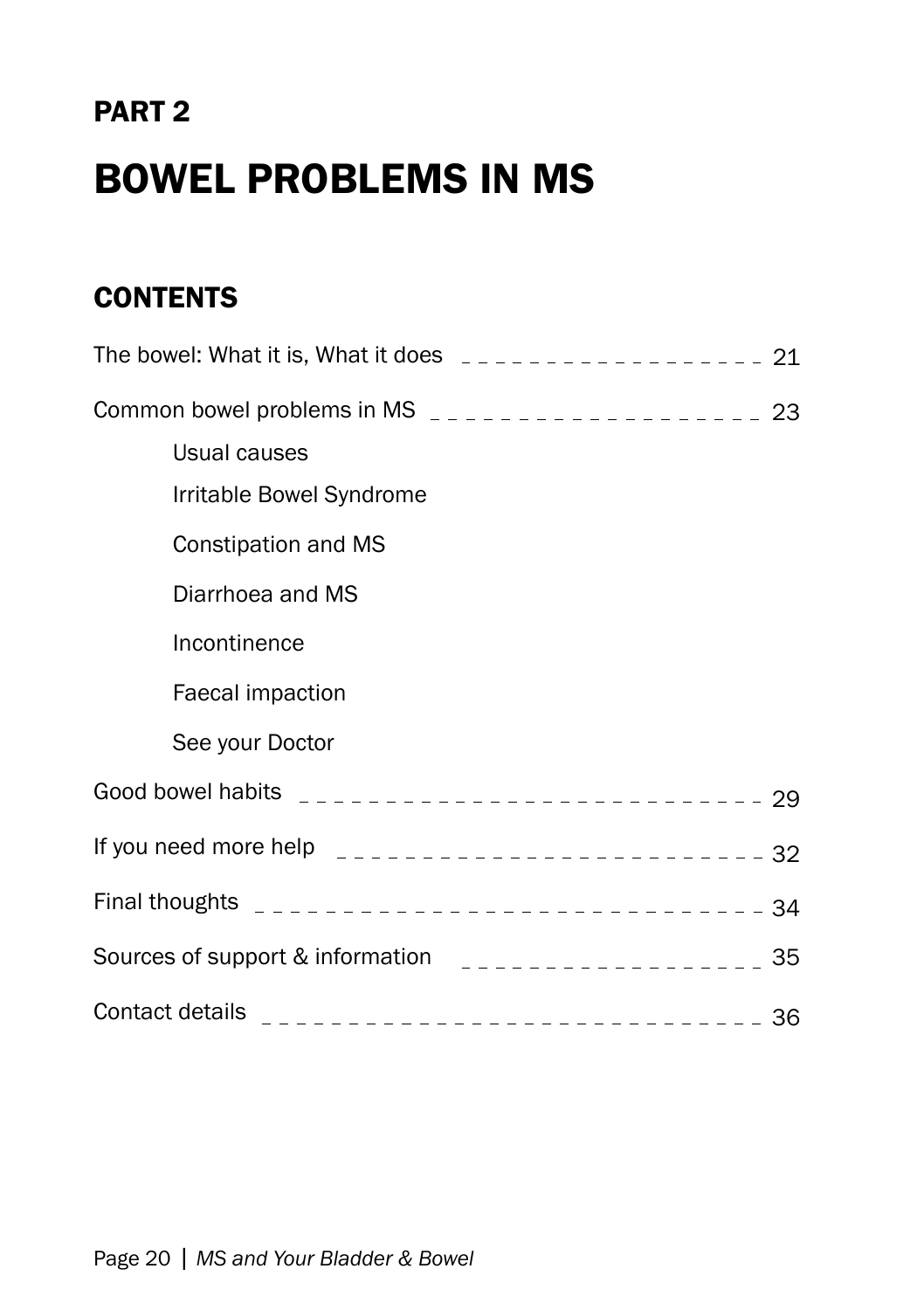# The Bowel: What It Is, What It Does



The bowel is the internal plumbing mechanism that takes the part of our food we can't use in our bodies and makes it ready for disposal. The food we eat begins its journey at the mouth and proceeds down the oesophagus to the stomach. Major

digestive action starts there and is continued in the small bowel or small intestine. The food, which is moved through the digestive system by a propulsive action has become mainly waste and water by the time it reaches the large bowel or colon, a 1.5m long tube.

By the time the stool reaches the final section of the colon, it has lost much of the water that was present in the upper part of the digestive system. The stool finally reaches the rectum and—on command from the brain—is then consciously eliminated from the body with a bowel movement through the anal canal.

Normal bowel functioning can range from three bowel movements a day to three a week. Despite the widely recommended "one movement a day," doctors agree that such frequency is not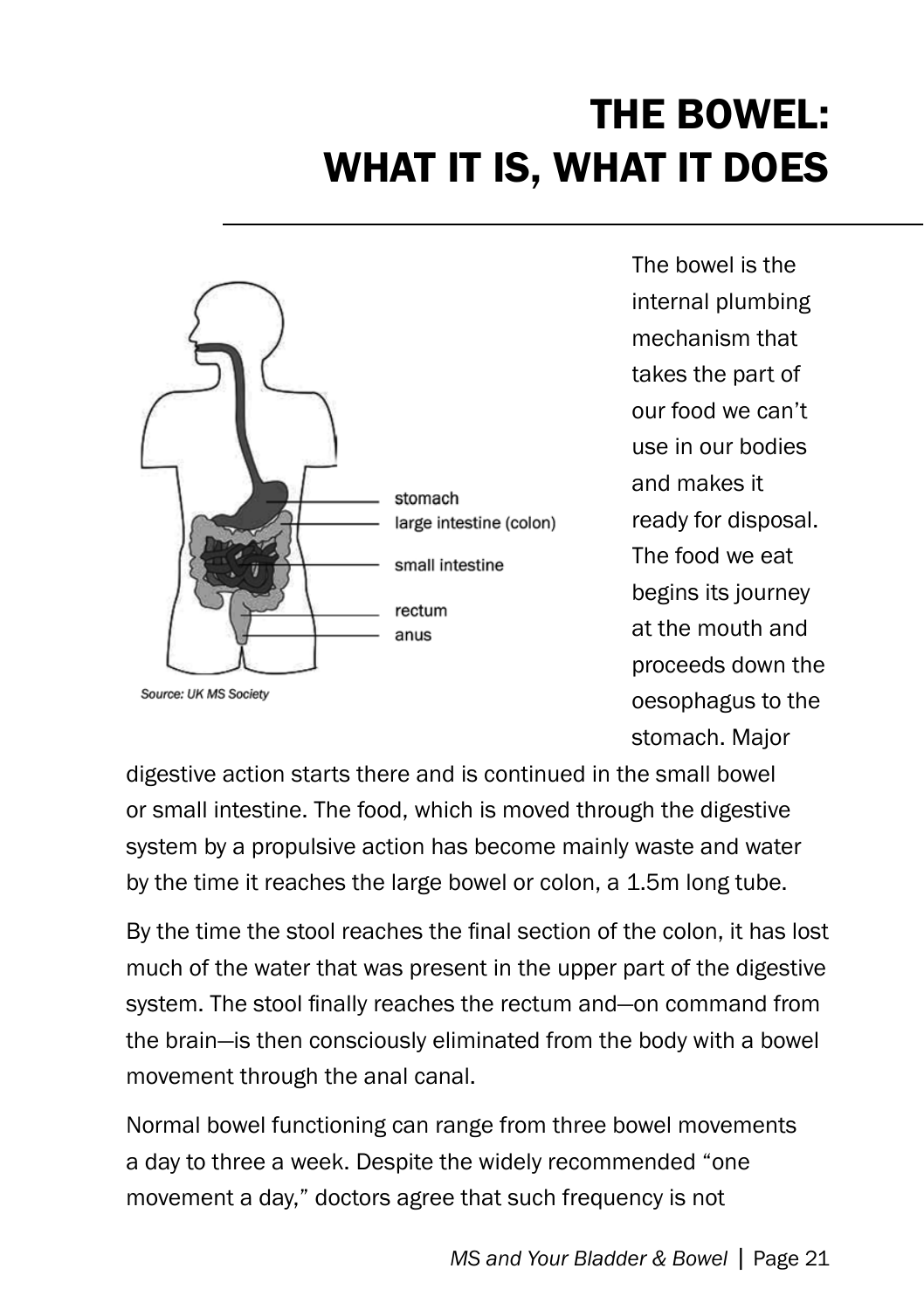necessary. The medical definition of "infrequent" bowel movements is "less often than once every three days." Most doctors agree that a movement less than once a week is not adequate. One every two or three days is a preferable minimum. The rectum, the last 10 to 15 cm of the digestive tract, determines when a bowel movement is needed. It remains empty until just before a bowel movement. The filling of the rectum sends messages to the brain via nerves in the rectal wall that a bowel movement is needed.

From the rectum, the stool passes into the anal canal, guarded by ring-shaped, internal and external sphincter muscles. Just prior to being eliminated, the stool is admitted to the anal canal by the internal sphincter muscle, which opens automatically when the rectal wall is stretched by a mass of stool. The external sphincter, on the other hand, is opened by conscious decision of the brain, so that bowel movements can be performed only at appropriate times.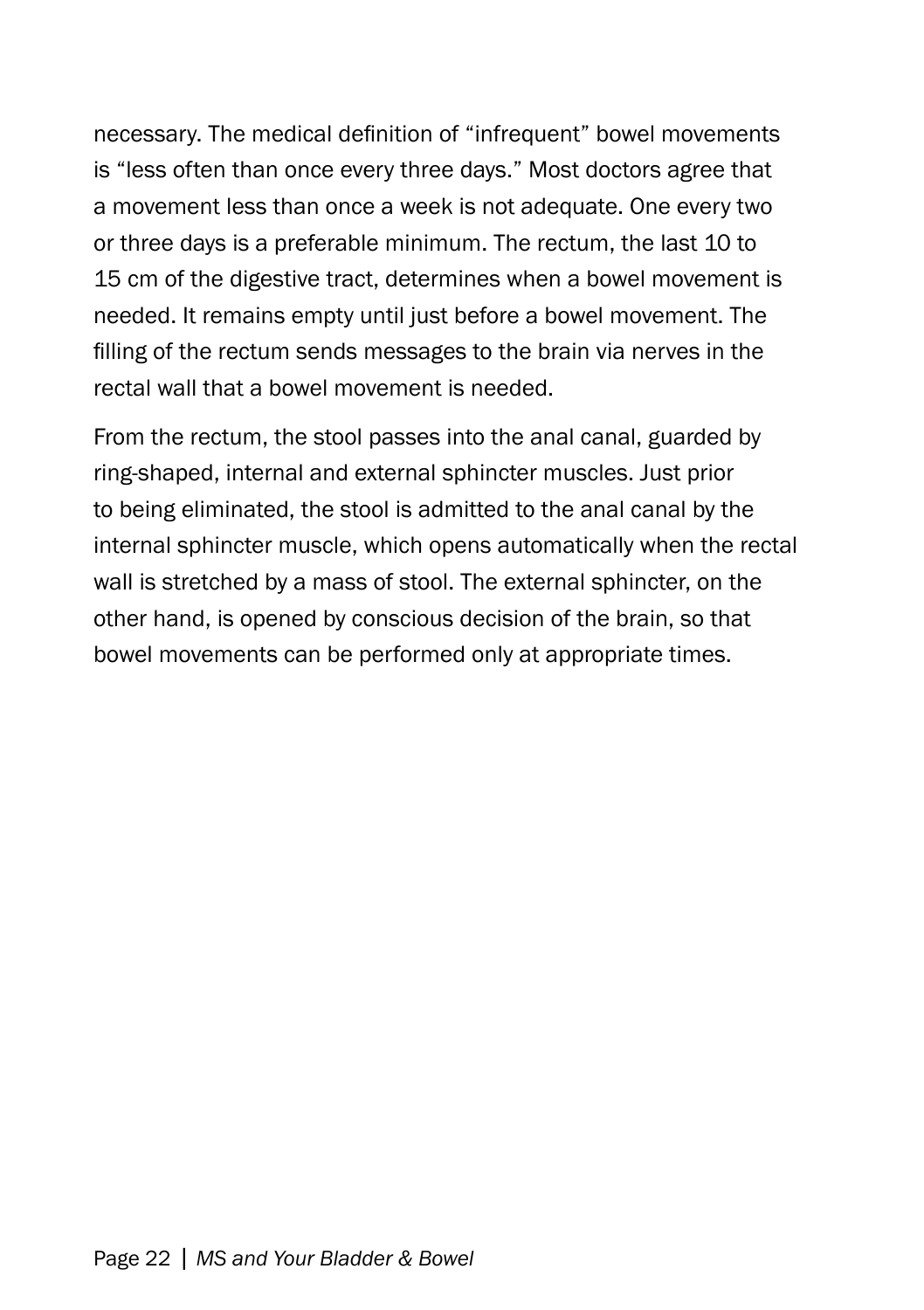# COMMON Bowel problems in ms

Whilst a lack of bowel control is a very distressing symptom, it is not all that common in MS.

If the contents of the bowel move too fast, not enough water is removed and the stool reaches the rectum in a soft or liquid state known as diarrhoea.

If movement of the stool is slow, too much water may be absorbed by the body, making the stool hard and difficult to pass. This condition is constipation. Constipation can prevent any of the stool from being eliminated, or it can result in a partial bowel movement, with part of the waste retained in the bowel or rectum.

People may even pass faeces, or stools, at the wrong time or in the wrong place. They may also pass wind without control or totally lose control and soil themselves. This is known as incontinence.

### USUAL causes

It is important to also know that there can be more usual causes of bowel problems, other than MS.

Diarrhoea and constipation are frequent companions of travellers, resulting from encounters with unfamiliar or contaminated food and water, or simply because of a change in an accustomed level of activity. Diarrhoea can also be triggered by a viral, bacterial, or parasitic infection. Continued diarrhoea also stems from food allergies or sensitivity to particular kinds of food, such as highly spiced dishes or dairy products (intolerance to dairy products often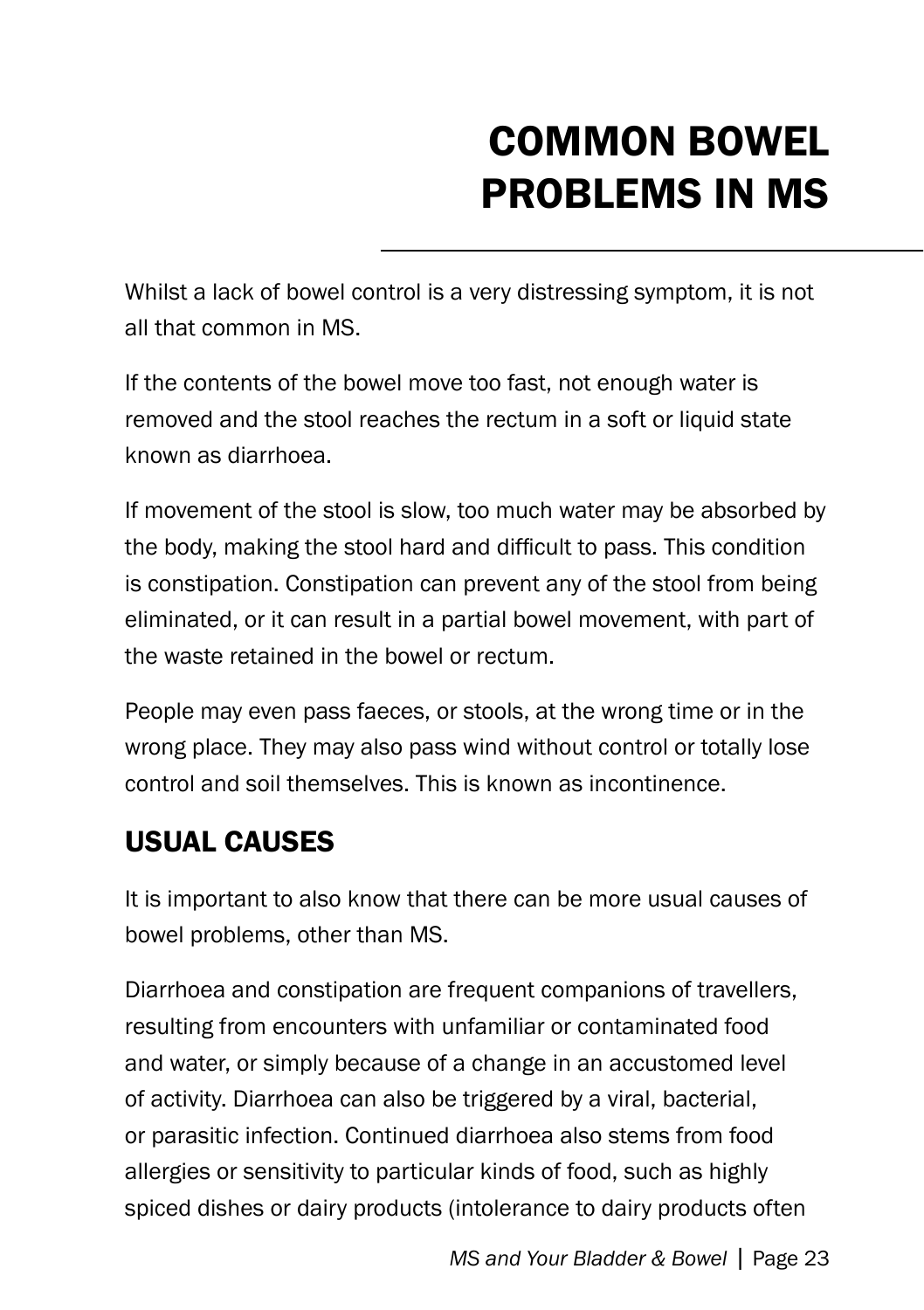can be assisted by drinking lactose-reduced milk or by eating dairy products together with tablets containing lactose-digesting enzymes).

Non-MS related constipation may also be caused by such common medications as calcium supplements or antacids containing aluminium or calcium. Other drugs that may lead to constipation include antidepressants, diuretics, opiates and antipsychotic drugs. Ironically, one of the most common causes of non-MS related constipation is a voluntary habit: delaying bowel movements to save time on busy days, or to avoid the exertion of a trip to the bathroom. Eventually the rectum adapts to the increased bulk of stool and the urge to eliminate subsides. The constipating effects, however, continue and elimination becomes increasingly difficult. For some women, constipation is a premenstrual symptom and, during pregnancy, it may be one way that the colon reacts to a change in the level of sex hormones.

### Irritable bowel syndrome

This is also known as spastic colon and is a condition affecting the general population in which constipation and diarrhoea often alternate. It may cause abdominal cramps and wind pains. Irritable bowel syndrome is annoying, but not dangerous and is often associated with stress. Because the symptoms caused by irritable bowel syndrome are similar to those caused by MS, ask your doctor about the possible use and benefits of IBS medications. They may offer some relief.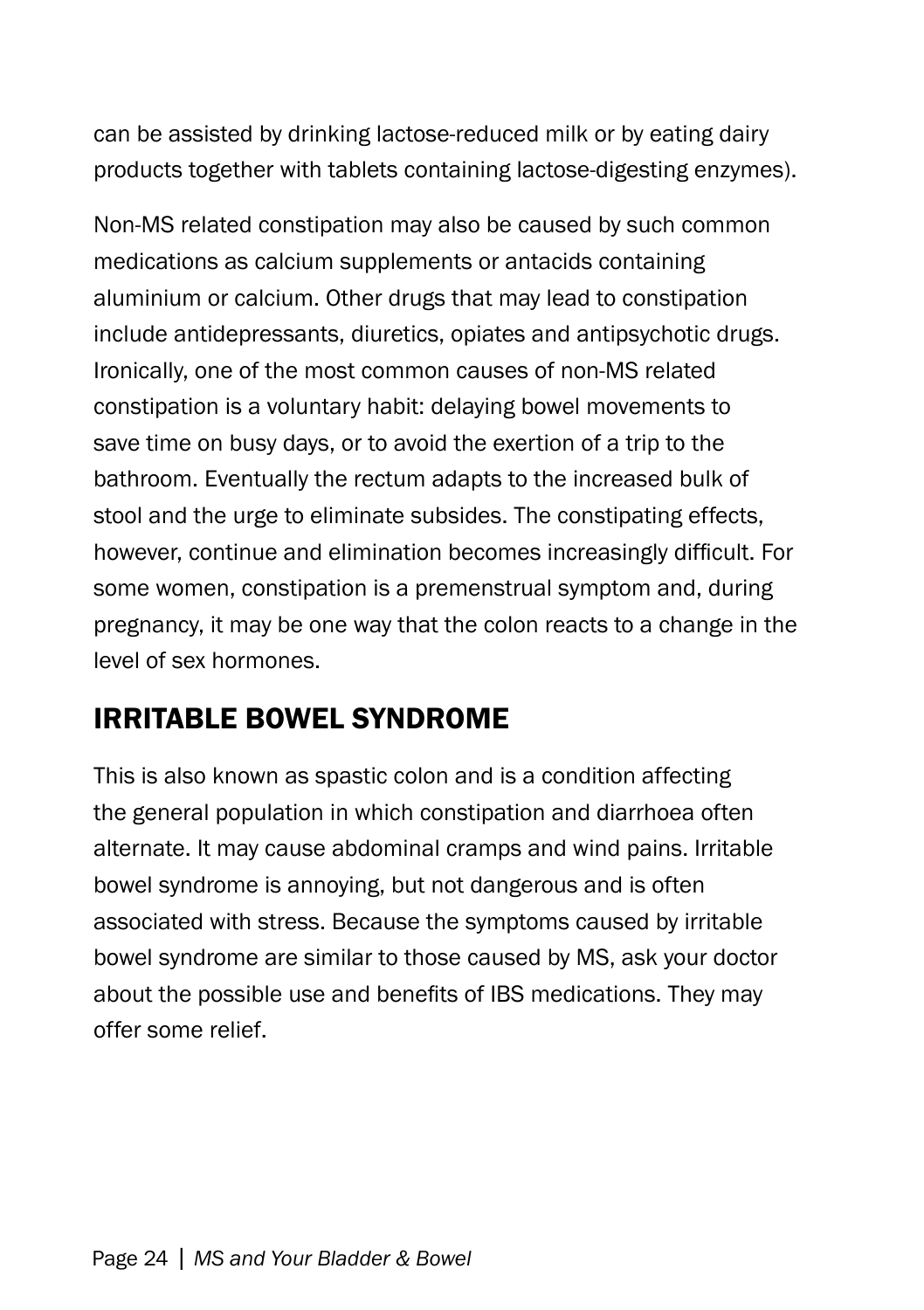### Constipation and MS

Constipation is the most common bowel complaint of people who have MS. It's easy to slip into poor dietary habits, physical inactivity and even depression when one lives with MS. All of these can disrupt the digestive system. As explained above, various medications can compound the situation.

But there is more to the problem. When MS damages nerve pathways in the brain or spinal cord, a short-circuiting process occurs. This interferes with the signals from the bowel to the brain (indicating the need for a bowel movement), and/or with the responding signals from the brain to the bowel (for maintaining normal functioning).

Common MS symptoms such as difficulty in walking and chronic fatigue can lead to slow movement of waste material through the colon. Weakened abdominal muscles can also make the actual process of having a bowel movement more difficult. If the pelvic floor muscles are spastic and unable to relax, normal bowel functioning will be compromised.

Some tend not to have the usual increase in colon activity following meals which propels waste towards the rectum.

Finally, some try to solve common bladder problems by reducing their fluid intake. Restricting fluids makes constipation worse. This is so common in MS that the first step to take may be to get medical help for your bladder problems so that adequate fluid intake, so critical to bowel functions, will be possible.

A long-term delay is not an option. Besides the obvious discomfort of constipation, complications can develop. Stool that builds up in the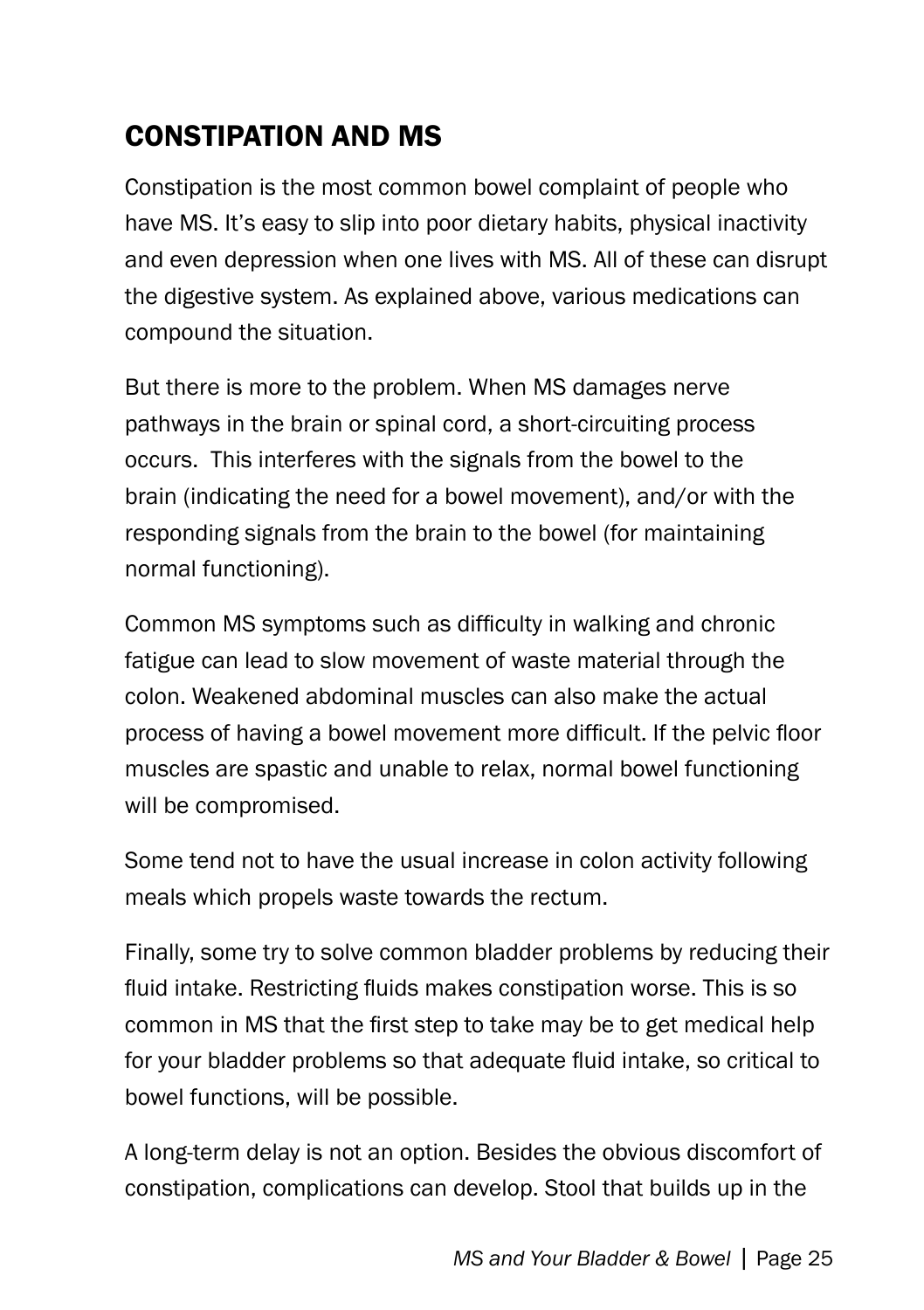rectum can put pressure on part of the urinary system, increasing some bladder problems. A stretched rectum can send messages to the spinal cord that further interrupt bladder function.

Constipation aggravates spasticity, making walking more difficult. And constipation can be the root cause of the most distressing bowel symptom, incontinence (see next page).

### Diarrhoea and MS

In general, diarrhoea is less of a problem for people with MS than constipation. Yet when it occurs, for whatever reasons, it is often compounded by loss of control. Reduced sensation in the rectal area can allow the rectum to stretch beyond its normal range, triggering an unexpected, involuntary relaxation of the external anal sphincter, releasing the loose stool.

MS sometimes causes overactive bowel functioning leading to diarrhoea or sphincter abnormalities which can cause incontinence. The condition can be treated with prescription medicines such as Ditropan.

Diarrhoea might indicate a secondary problem, such as gastroenteritis, a parasitic infection or inflammatory bowel disease. It is not wise to treat persistent diarrhoea without a doctor's advice. Diarrhoea is often managed with a bulk-former, such as Metamucil. When bulk-formers are used to treat diarrhoea instead of constipation, they are taken without any additional fluid. The objective is to take just enough to firm up the stool, but not enough to cause constipation. If bulk-formers do not relieve diarrhoea, your doctor may suggest medications which slow the bowel muscles, such as Kaopectate or Lomotil.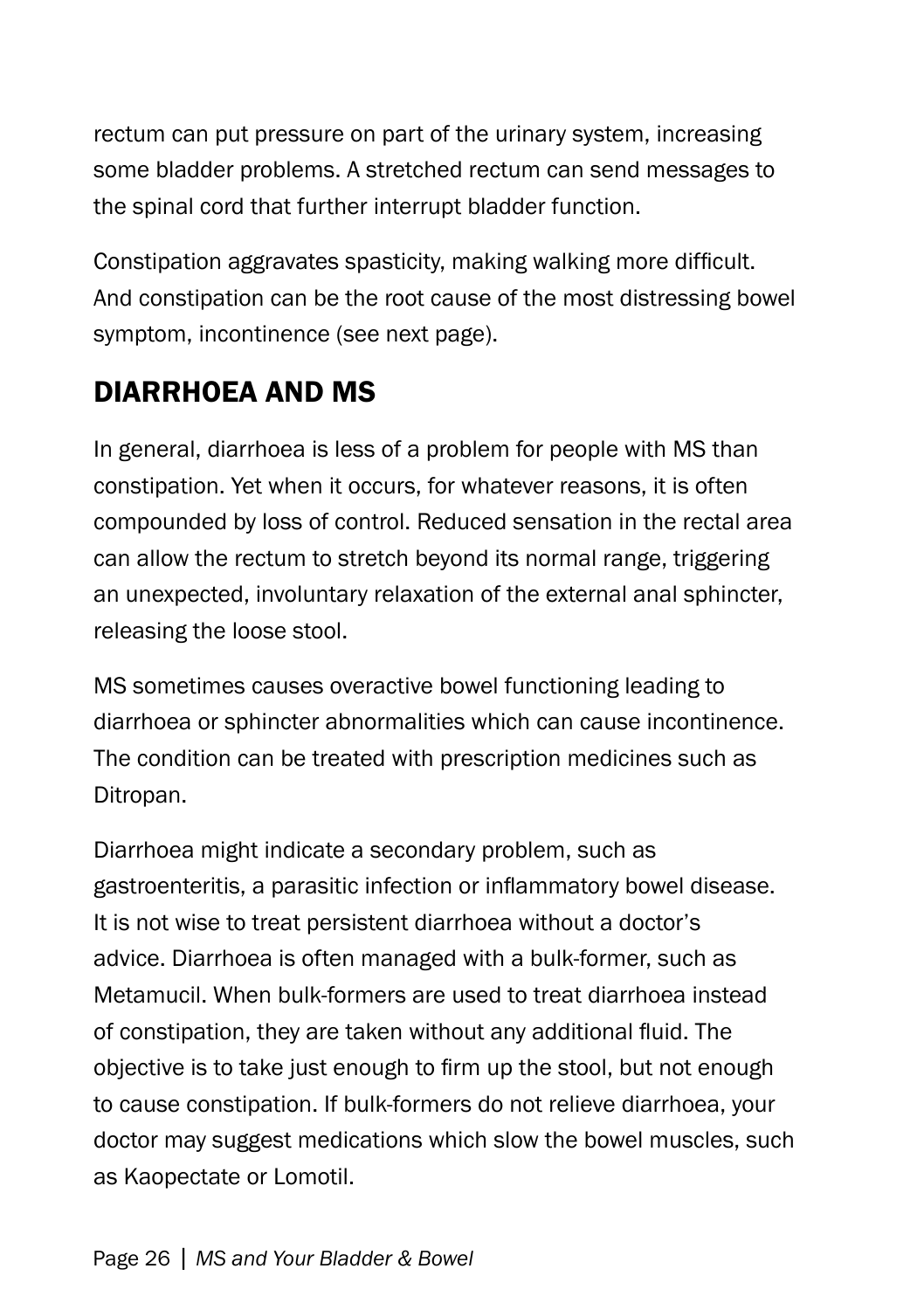### Incontinence

Total loss of bowel control does happen to people with MS. Some people have it as a frequent symptom, others only rarely. If incontinence becomes even an occasional problem, don't be discouraged.

The problem can usually be managed, but it may take some time. Work closely with your doctor and Field Worker towards a solution which works for you. A regular schedule of elimination is key. When the bowel becomes used to emptying at specific intervals, accidents at other times are less likely. In addition to drugs, techniques such as biofeedback may help. This can train an individual to be sensitive to subtle signals that the rectum is filling.

In the meantime, don't restrict your life. Protective pants can be used to prevent embarrassing accidents or simply provide peace of mind. An absorbent lining helps protect the skin and a plastic outer lining contains odours and keeps clothing from becoming soiled.

### FaeCAL Impaction

This is a severe form of constipation where a hard mass of stool is lodged in the rectum and cannot be eliminated. This problem requires immediate attention. It can usually be diagnosed through a simple rectal examination, but symptoms may be confusing.

Impaction may cause diarrhoea, bowel incontinence, even rectal bleeding from a pressure ulcer of the bowel wall. Your doctor may want you to have a series of tests to rule out the chance of the more serious bowel diseases.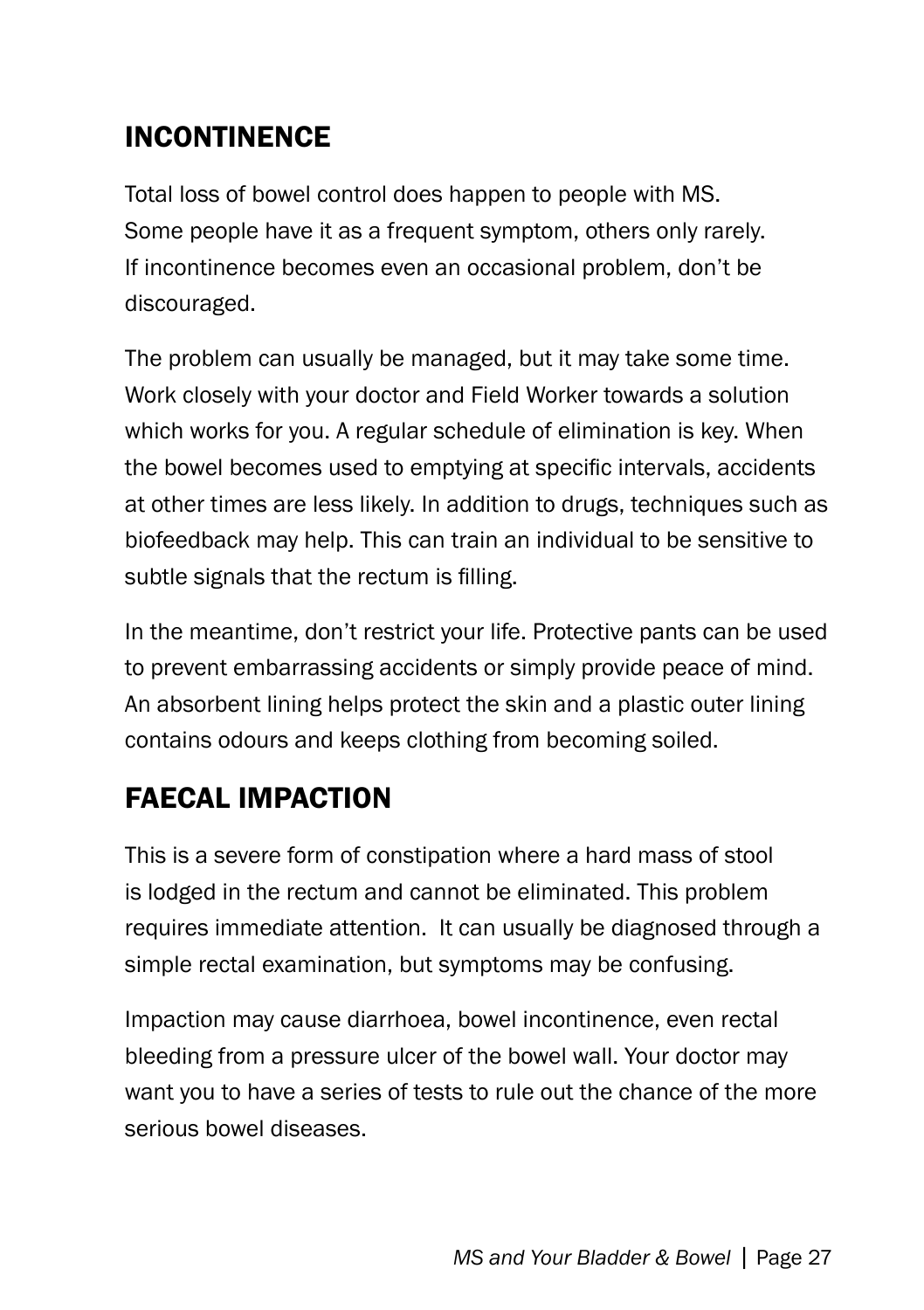Impaction leads to incontinence when the stool mass presses on the internal sphincter, triggering a relaxation response. The external sphincter, although under voluntary control, is frequently weakened by MS and may not be able to be closed. Watery stool behind the impaction thus leaks out uncontrollably. Diarrhoea as a side effect of constipation is not uncommon in MS. The resulting incontinence may be the first warning a person has that an annoying problem has become a major issue.

### See Your Doctor

Minor bowel symptoms may be easily treated, with the suggestions offered by this booklet, but persistent or severe symptoms should be evaluated by your doctor. There may be a simple solution, but only your doctor can rule out the more dangerous conditions which a bowel symptom may be signalling.

A regular physical checkup normally includes a rectal exam. After the age of 40, men in particular, will want to have periodic examinations of the lower digestive system with a check of the prostate gland at the same time.

The methods include a rectal examination or such procedures as a sigmoidoscopy or colonoscopy. These last two tests, in which the bowel is viewed directly with a flexible, lighted tube, are increasingly routine as early diagnostic exams.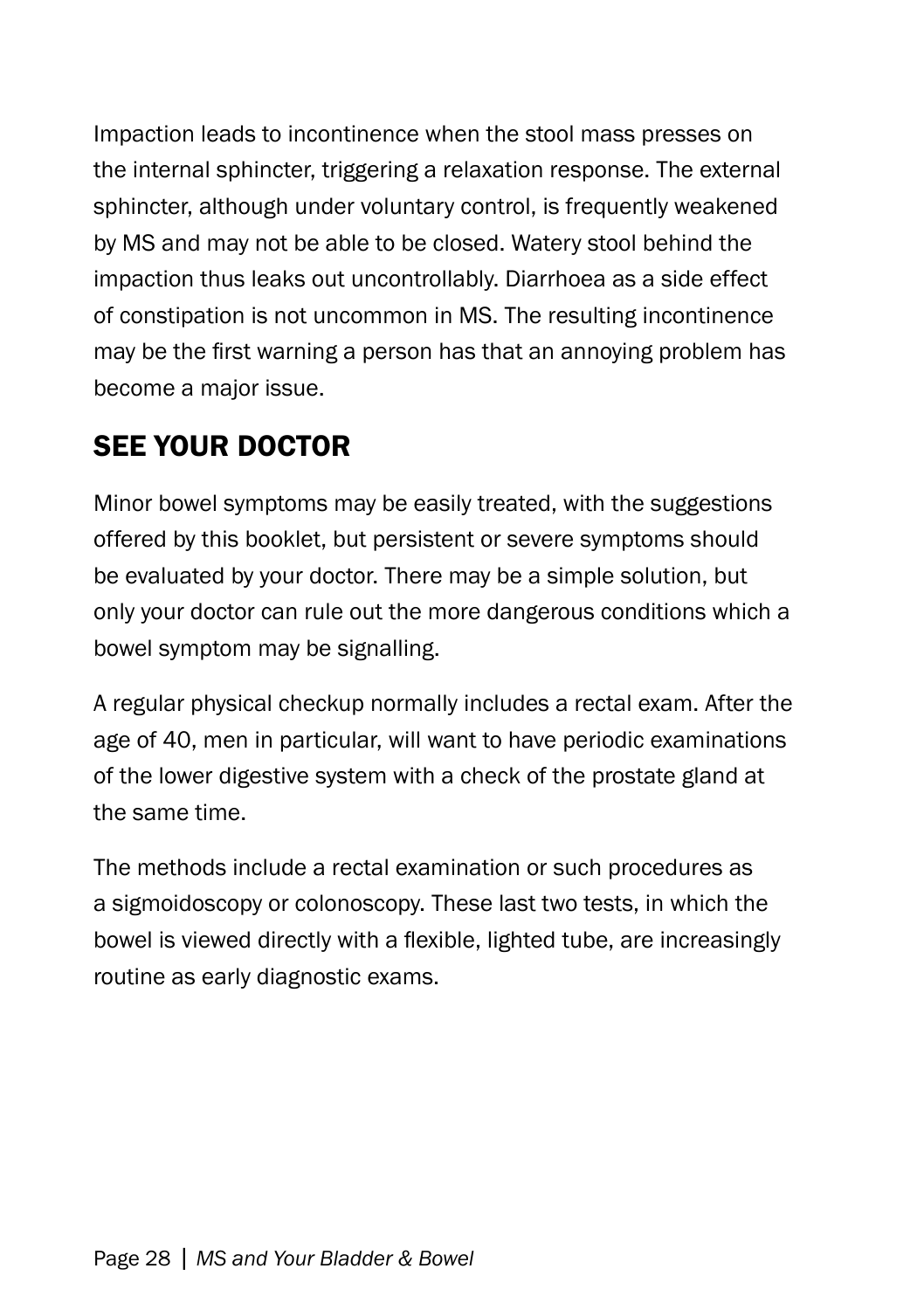# Good Bowel Habits

Whether you are trying to control constipation or diarrhoea or simply want to prevent such problems, following good bowel habits is essential. It is much easier to prevent bowel problems by establishing good habits than to deal with impaction, incontinence or laxative dependency later on.

If your bowel movements are becoming less frequent, take action. You may be able to prevent worsening constipation problems by following the good bowel habits outlined here. Stool that is retained for long periods tends to stretch the bowel, reducing its ability to push waste from the body. The stool also becomes harder with time, making elimination more and more difficult.

#### Drink enough fluids

Each day, drink eight to ten cups whether you are thirsty or not. Water, juices, coffee and other beverages all count.

But common MS-related bladder problems can easily complicate this part of good bowel habits.

It is hard to drink adequate fluid if one is wakened up at night because of the need to urinate or contending with urinary urgency, frequency, leaking or loss of bladder control. These are 'redflag' problems for people with MS. But bladder problems can be controlled if the underlying cause is identified. See your doctor—treat bladder symptoms first.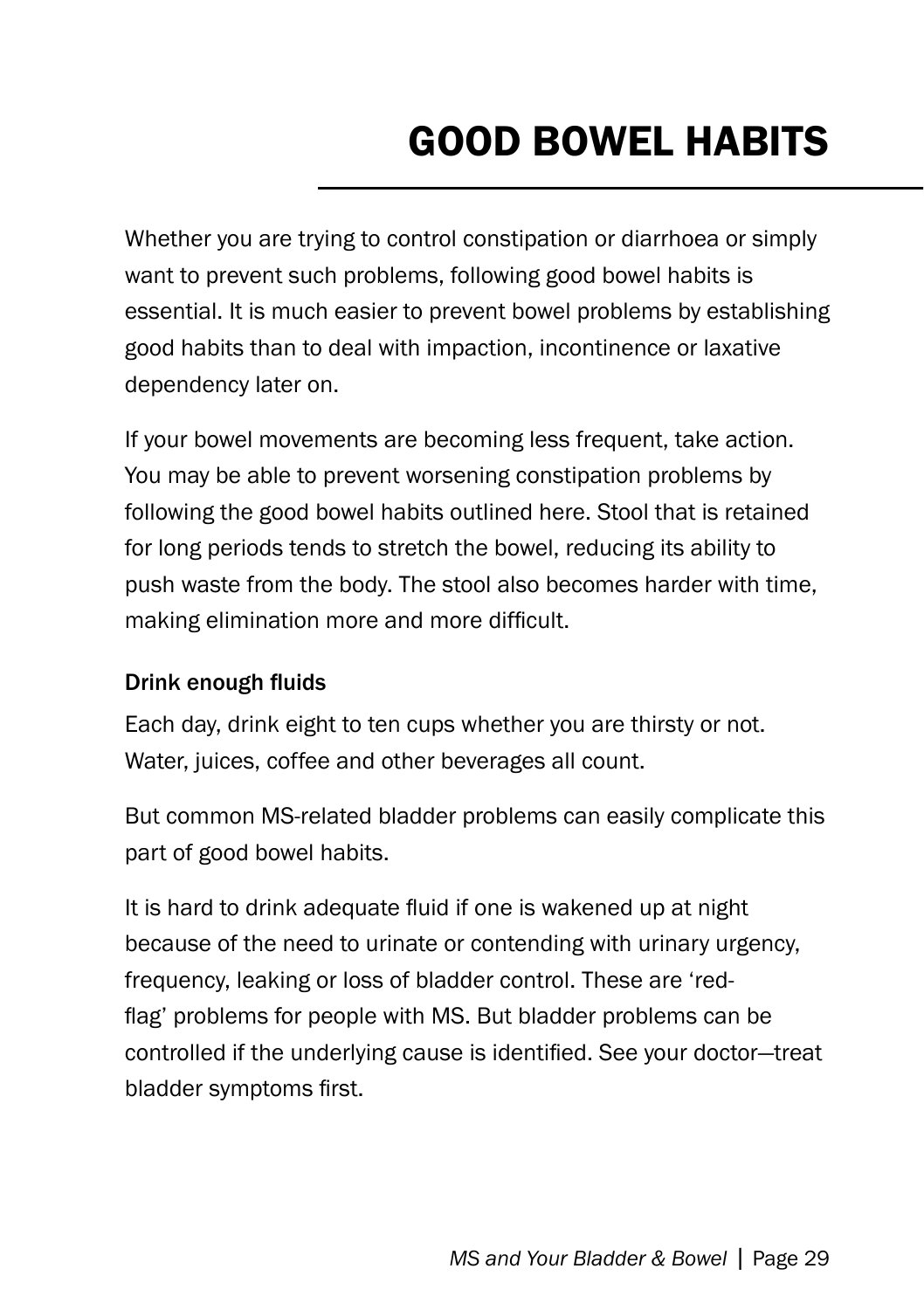#### Put fibre in your diet

Fibre is plant material which holds water and is resistant to digestion. It is found in wholegrain breads and cereals as well as in raw fruits and vegetables. Fibre helps keep the stool moving by adding bulk to the contents of the bowel and by softening the stool with water. Incorporate high-fibre foods into your diet gradually to lessen the chances of gas, bloating or diarrhoea.

Getting enough fibre in your daily diet may require more than eating fruits and vegetables. It may be helpful to eat a daily bowlful of bran cereal plus up to four slices of a bran-containing bread each day. If you have limited mobility, you may need as much as 30 grams of fibre a day to control constipation. Still, each person's fibre needs are different.

Add fibre slowly. Diarrhoea or too frequent bowel movements can result from a diet to high in fibre. If you find you cannot tolerate a high-fibre diet, your doctor may prescribe high fibre compounds such as psyllium hydrophilic muciloid or calcium polycarbophil.

#### Regular physical activity

Walking, swimming and even wheelchair exercises help. With age, a person's activity level decreases. Although the type of activity may need to be changed, some regular exercise is important at any age or any stage of disability.

#### Establish a regular time of day for a bowel movement

The best time of day is about half an hour after eating, when the emptying reflex is strongest. It is strongest of all after breakfast. Set aside 20 to 30 minutes for this routine. Because MS can decrease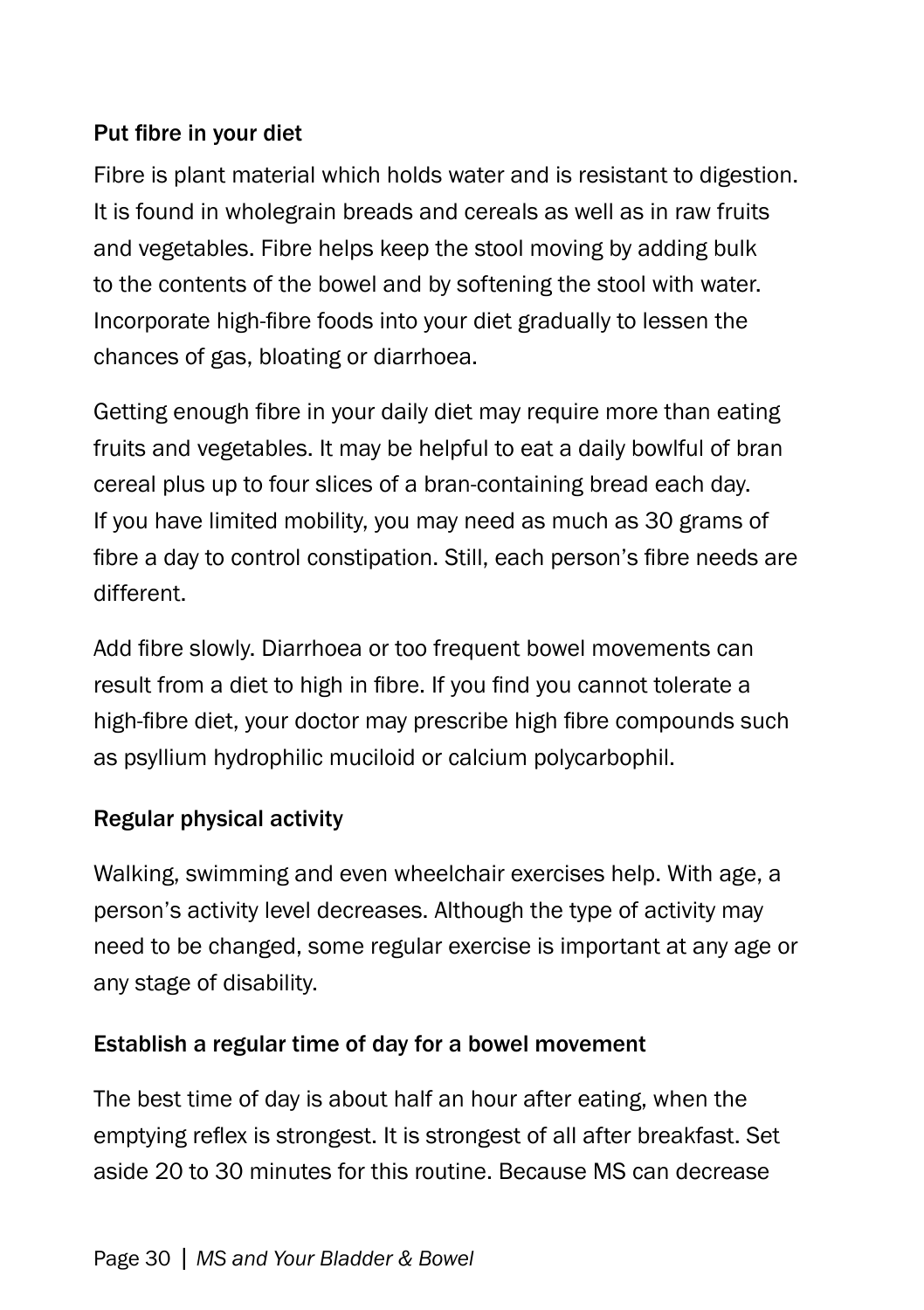sensation in the rectal area, you may not always feel the urge to eliminate. Stick to the routine of a regular time each day for a bowel movement, whether or not you have the urge.

It may also help to decrease the angle between the rectum and the anus, which can be done by reducing the distance from the toilet seat to the floor to between 30 and 38 cm. Many people, however, with mobility problems raise the seat for ease of use. A footstool can create the same desired body angle, by raising your feet once you are seated.

#### Avoid unnecessary stress

Your emotions affect your physical state, including the functioning of your bowel. Take your time. Use relaxation techniques. Remember that a successful bowel schedule often takes time to become established. Depression has been known to cause constipation. The constipation can upset you further, starting an unnecessary cycle of worsening conditions.

If your emotions are troubling you, talk to your doctor and/or MS Field Worker or read our booklet *MS and Your Emotions* available in this series.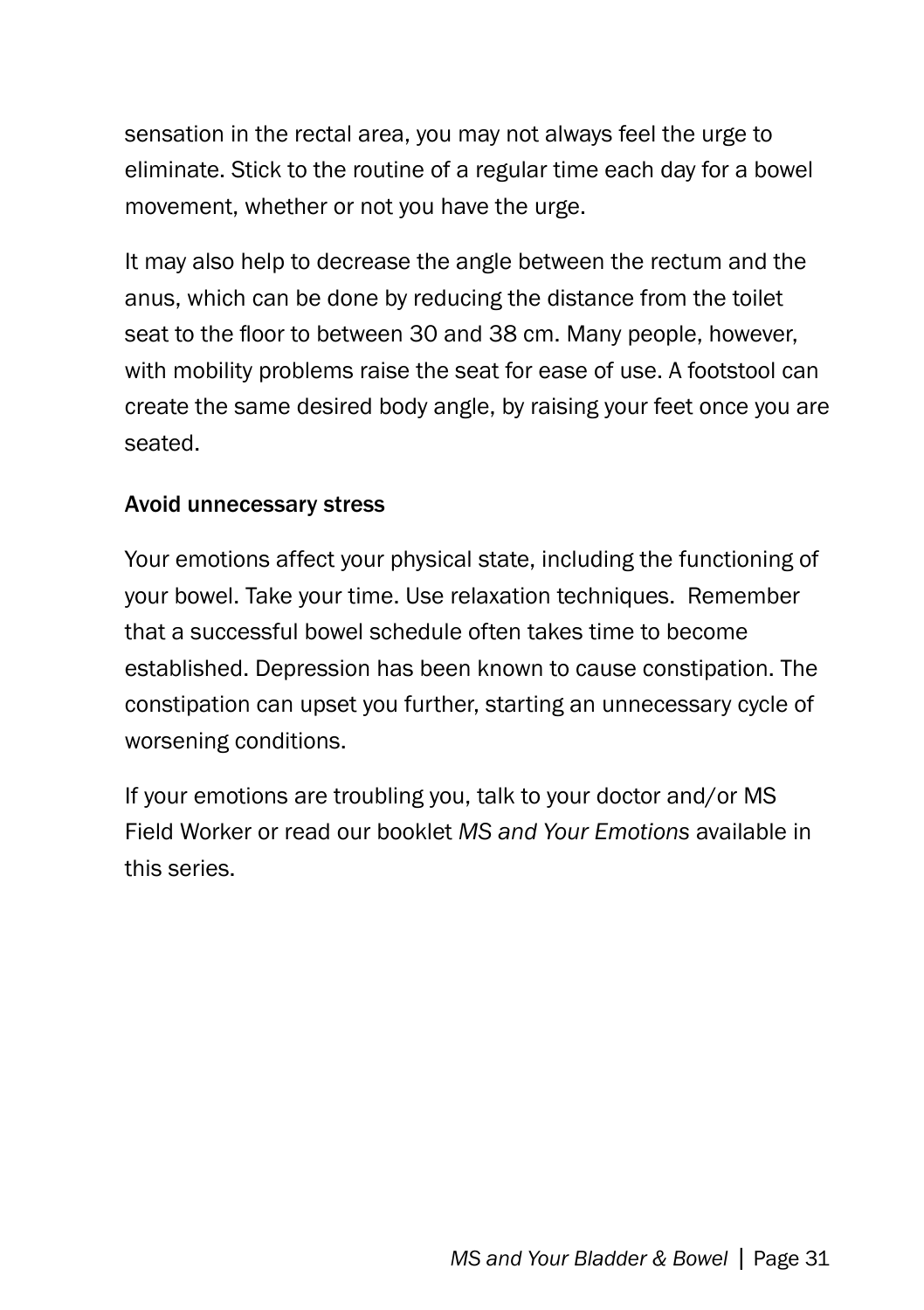# If You Need More Help

If these steps fail to address your constipation problems, your doctor will probably suggest the following remedies.

#### Stool softeners

Examples are Duphulac and Alpha- Lactulose. These products should be used sparingly, however, as some of them may increase the side effects of other drugs, especially those taken at the same time. The use of mineral oil is not advised, because it can reduce the absorption of fat-soluble vitamins and is hazardous to inhale.

#### Bulk supplements

Natural fibre supplements include Metamucil, which if taken daily with one or two glasses of water, help fill and moisturise the gastrointestinal tract. These bulk-forming agents are generally safe to take for long periods.

#### Mild oral laxatives

Milk of Magnesia or epsom salts are all osmotic agents. This means they promote secretion of water into the colon and they are reasonably safe. Another mild laxative is Senokot. This is an example of a stimulant laxative, which provides a chemical irritant to the bowel, thus stimulating the passages of stool. Harsh laxatives, such as Brooklax, Dulcolax or castor oil can be highly habit-forming and are rarely recommended for MS bowel problems. The gentler laxatives usually induce bowel movements within eight to 12 hours.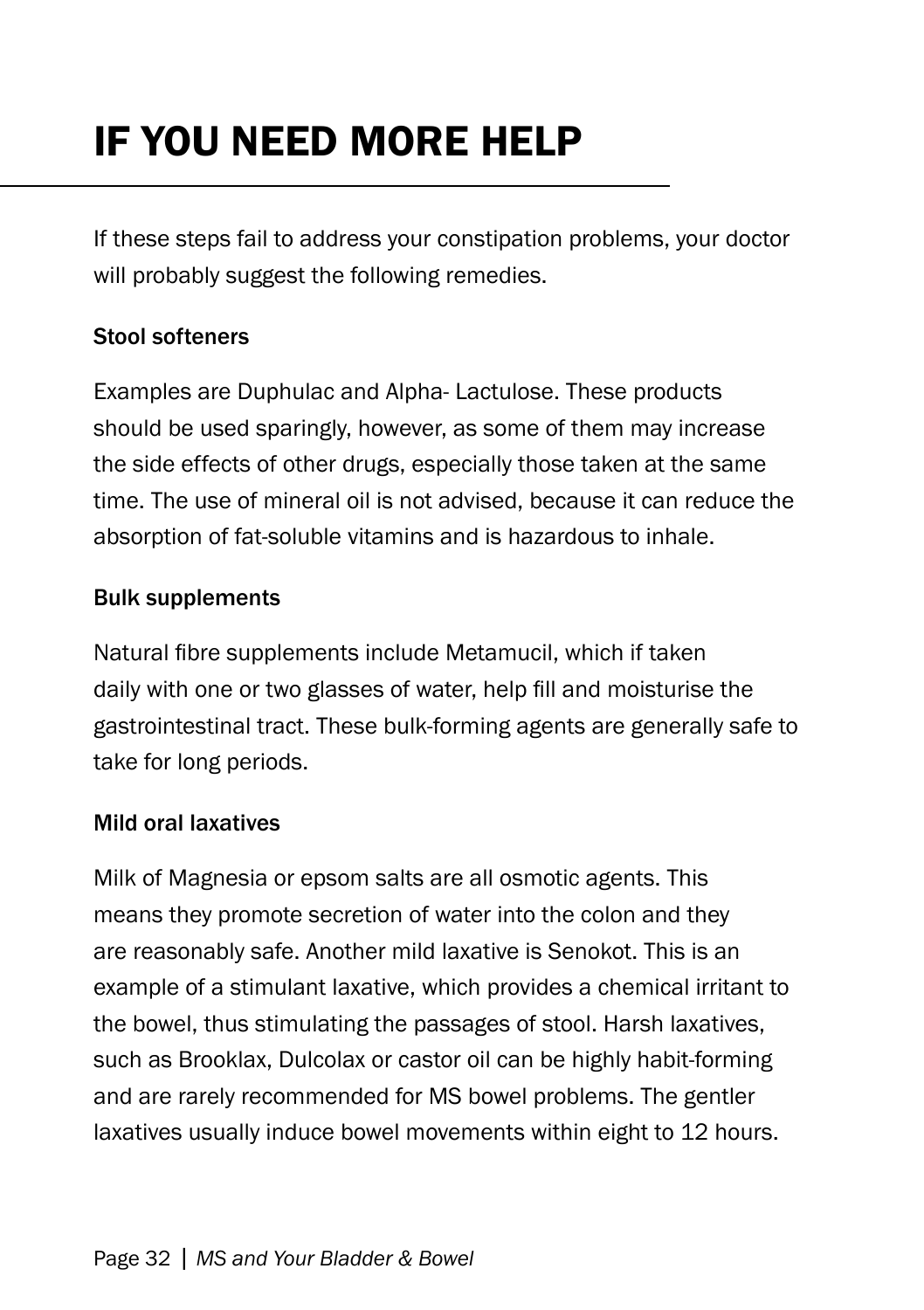#### **Suppositories**

If oral laxatives fail to provide relief, you may be told to try a glycerine suppository half an hour before attempting a bowel movement. This practice may be necessary for several weeks in order to establish a regular bowel routine. For some people, suppositories are needed on a permanent basis. Dulcolax suppositories stimulate a strong, wavelike movement of rectal muscles, but they are much more habitforming than are suppositories containing glycerine.

#### Enemas

Enemas should be used sparingly because the body may come to depend on them. They may be recommended as part of a therapy that includes stool-softeners, bulk supplements and mild oral laxatives.

#### Manual stimulation

You can sometimes promote elimination by gently massaging the abdomen in a clockwise direction, or by inserting a finger in the rectum and rotating it gently. It is advisable to wear a plastic finger covering or plastic glove.

*Note: In using any of these techniques to control constipation, remember that they all take time—often several weeks before it is clear how well they are working. The digestive rhythm can be modified only gradually.*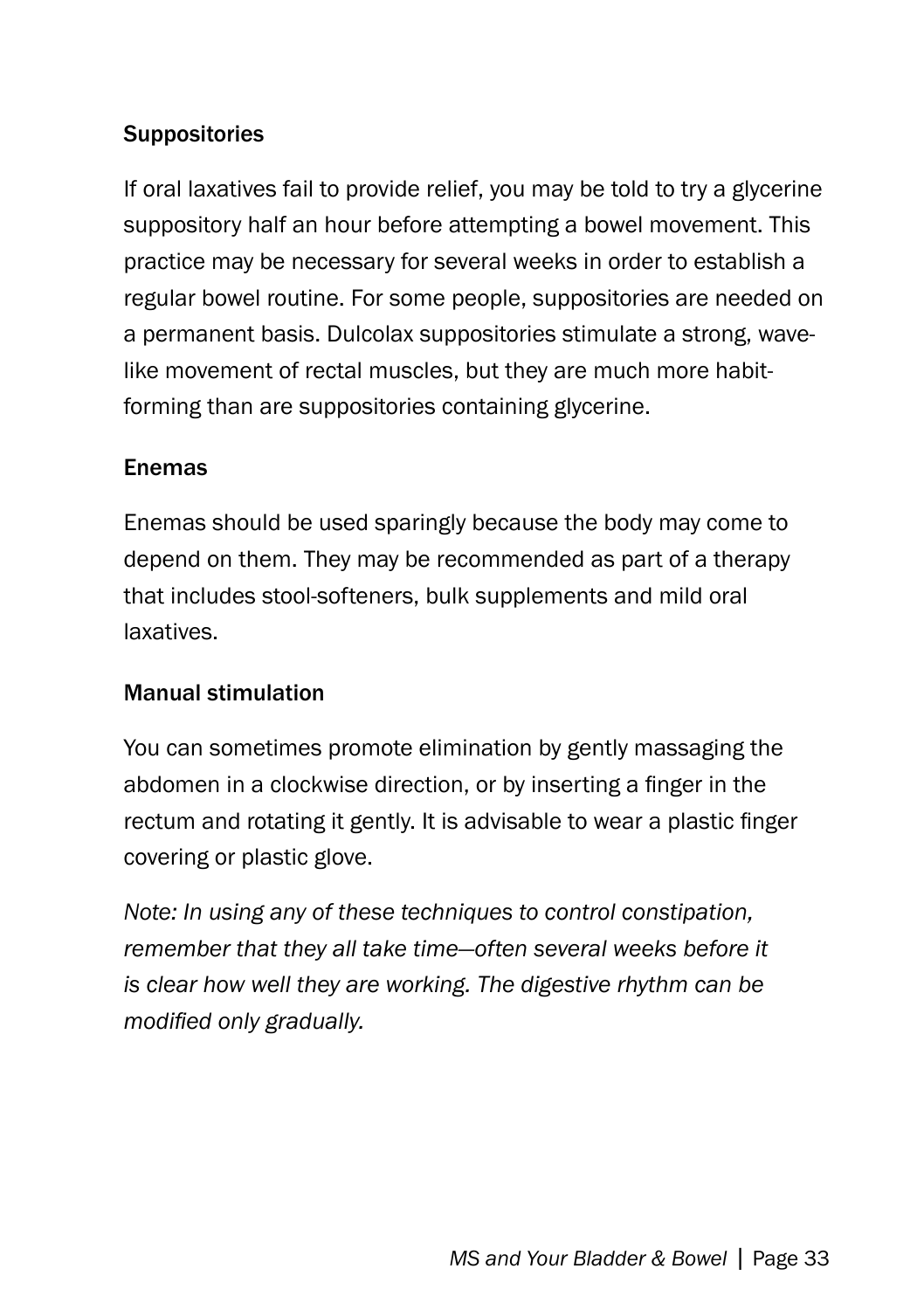# Final thoughts

As with many other kinds of medical problems, it's easier to treat the bowel and related parts of the digestive system with good preventive habits than to wait until problems develop.

Remember:

- $\supset$  Treat bladder problems first.
- $\supset$  Eat plenty of fruits, vegetables, fibre and fluids every day.
- Exercise.
- $\supset$  Use the toilet half-an-hour after breakfast every day.

Dealing with impaction, incontinence and a chronic dependence on laxatives is much more difficult than preventing those situations or treating their precursors. Try the mildest therapies first, as stronger measures are more likely to have side effects.

Many MS symptoms, such as bladder problems, spasticity, weakness, immobility and demyelination which interfere with communication between your bowel and your brain can lead to bowel complications. If problems persist or worsen, ask your doctor for a referral to a gastroenterologist, who specialises in bowel and other digestive problems.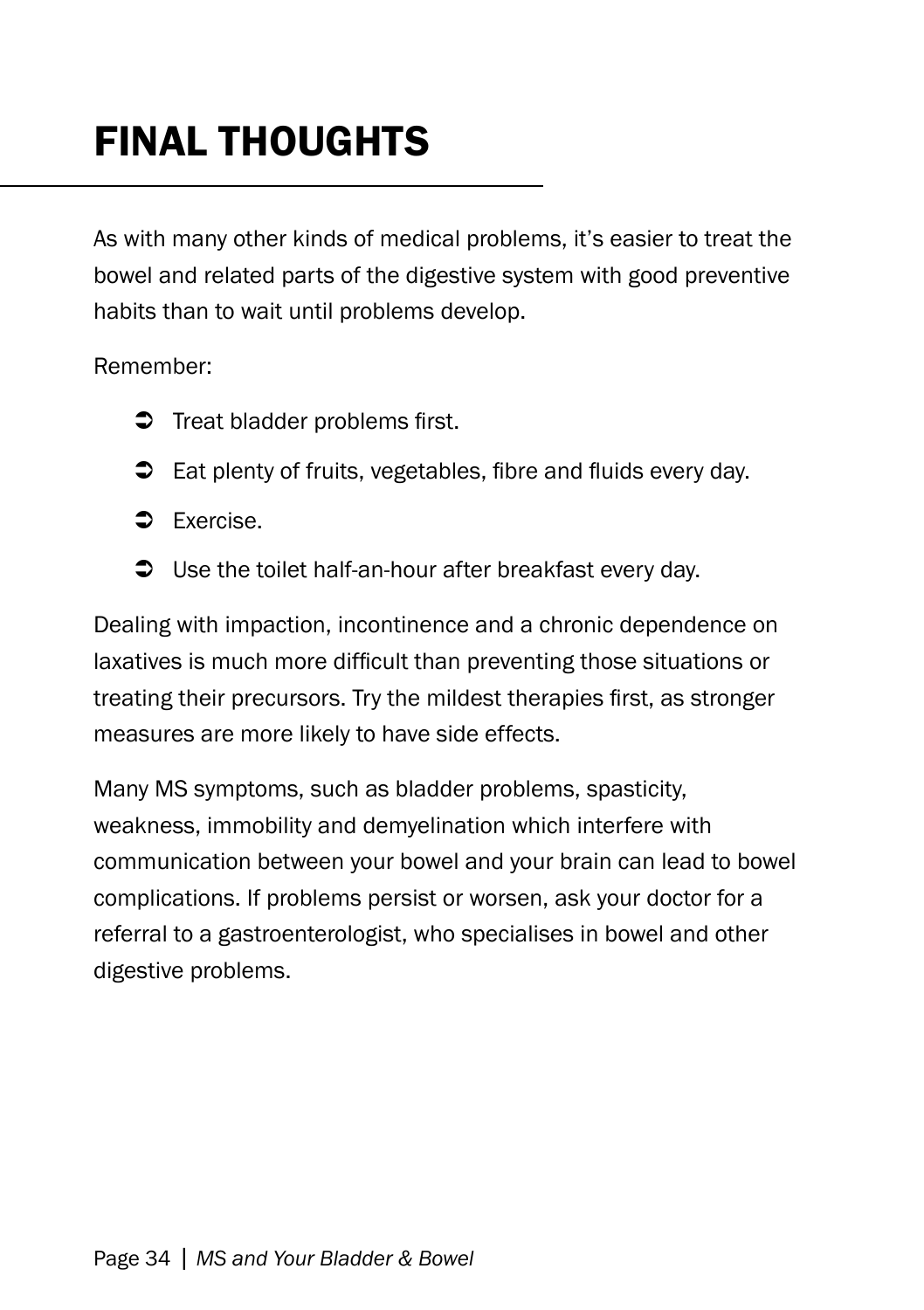# Sources of Support and Information

#### the ms society of NEW Zealand

Each Regional Society has skilled and experienced Field Workers who, if required, can assist you in finding the services you need, including:

- $\supset$  working with those newly diagnosed with MS on a one-to-one basis;
- $\supset$  offering up-to-date knowledge of MS and its management;
- $\supset$  providing advocacy and support;
- $\bullet$  offering counselling or referrals to appropriate agencies;
- $\supset$  supporting partners, carers, families, friends, health professionals, employers and workmates;
- $\supset$  facilitating groups for people newly diagnosed and their partners, carers, children, workmates;
- $\bullet$  offering assessment facilitation;
- $\supset$  providing social contact, for those who want it, with other people with MS, on either a group or individual basis
- $\supset$  liaising with home-based care providers, community health services, counsellors, health professionals and Work and Income to coordinate client needs;
- $\bullet$  carrying out assessments for total mobility.

Some MS Societies also offer physiotherapy, yoga classes, hydrotherapy at local pools and access to Riding for the Disabled, as well as assistive devices for daily living.

Our contact details are over the page.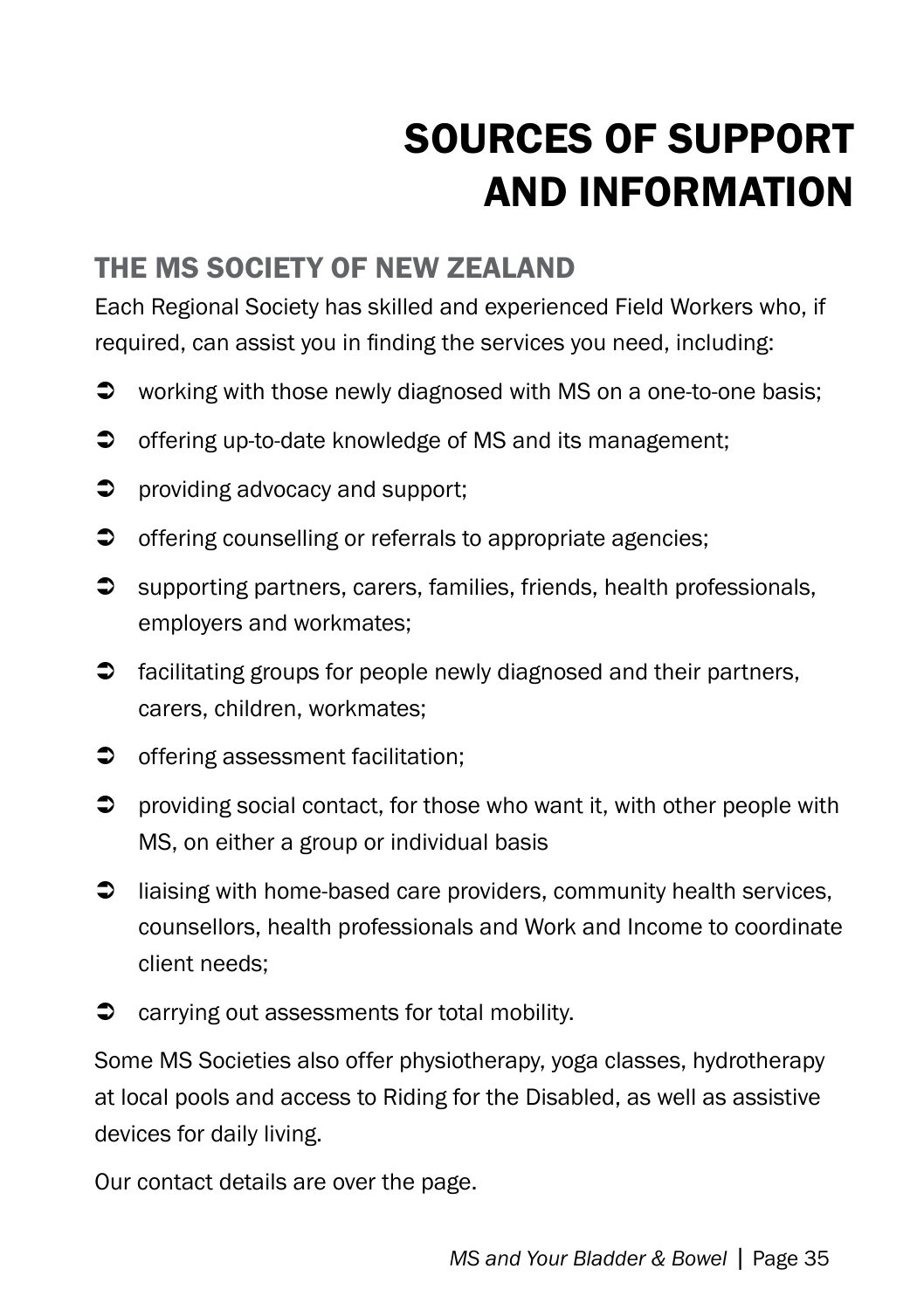# CONTACT DETAILS

#### the ms society of NEW Zealand

MSNZ

PO Box 2627 Wellington 6140 NEW ZEALAND

Phone 0800 MS LINE or 0800 675 463

or 04 499 4677

Email info@msnz.org.nz

Website www.msnz.org.nz

#### REGIONAL MS SOCIETIES

| Northland               | 09 438 3945 | Manawatu         | 06 357 3188 |
|-------------------------|-------------|------------------|-------------|
| Auckland & North Shore  | 09 845 5921 | Wellington       | 04 388 8127 |
| Waikato                 | 07 834 4740 | Marlborough      | 03 578 4058 |
| Bay of Plenty           | 07 571 6898 | <b>Nelson</b>    | 03 544 6386 |
| Rotorua                 | 07 346 1830 | West Coast       | 03 768 7007 |
| Gisborne                | 06 868 8842 | Canterbury       | 03 366 2857 |
| Hawkes Bay              | 06 843 5002 | South Canterbury | 03 684 7834 |
| Taranaki                | 06 751 2330 | Otago            | 03 455 5894 |
| 06 345 2336<br>Wanganui | Southland   | 03 218 3975      |             |

#### OTHER SOURCES OF SUPPORT

weka: *What Everyone keeps Asking* - about diability website www.weka.net.nz phone 0800 17 1981

#### Enable NZ

website www.enable.co.nz phone 0800 362 253

Carer's New Zealand - NZ's national organisation for carers website www.carers.net.nz email info@carers.net.nz phone 09 406 0412